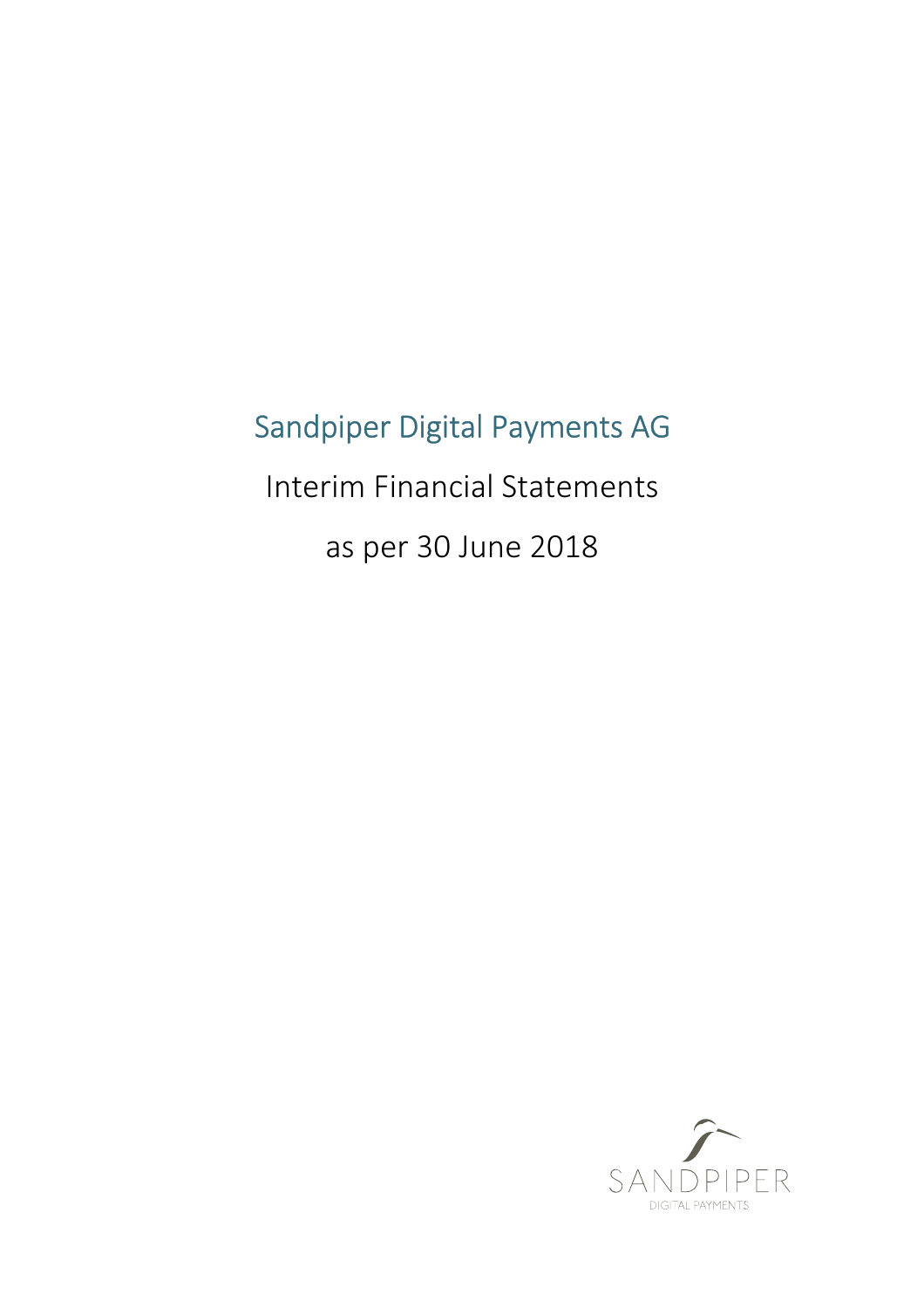

## Financial review

## Environment

Sandpiper Digital Payments AG ("Group", "SDP" or "SANDPIPER"), www. sandpiper.ch, is a stock-listed technology holding based in St. Gallen, Switzerland. The company is focused on the consolidation of the fragmented payment landscape in Europe by pursuing a "buy & build" strategy in the area of digital cashless payments, multi-application solutions, identity management, as well as digital security services and technologies. Digital security represents the fundament for seamless interoperable and interactive ID, mobile and digital payment systems and adjacent multiple applications, like physical and logical access and enhanced data or loyalty services. Digital Payment is based on Digital Security. SANDPIPER's shares are listed on BX Swiss and Frankfurt Stock Exchange.

SANDPIPER provides closed-loop payment and loyalty systems as well as digital security services. The Group focuses on hard-to-reach end-customers and industries with long-term cooperation effects, e.g. educational institutions, public authorities, event and mobility operators, retailers and brands. SANDPIPER aims to be market leader in each of these segments by international growth, corporate acquisitions and realizing synergy and crossselling potentials within the group.

SANDPIPER shapes digital payment solutions and digital security services through innovation, quality and commitment. SANDPIPER uses its technology and expertise to simplify the world of payment. SANDPIPER strives to build long-term client relationships based on mutual trust, integrity and respect for a more secure future.

### Business year

After the growth in the last years, SANDPIPER entered into a phase of consolidation. Operational measures were taken to significantly improve the company's operating result and to build a basis for a continued positive development in 2018.

The disposal of the subsidiary Polyright AG led to the derecognition in August 2017. Since InterCard invested in Polyright AG, SANDPIPER again has an indirect minority investment of 29.3% and keeps a leading market position in Switzerland for universities. In March 2018 InterCard AG Informationssysteme signed a convertible loan agreement with Polyright AG of EUR 0.4 million. With this investment InterCard has the right to increase its stake in Polyright AG to 52% until January 2021.

In February 2018 SANDPIPER participated in BH Capital Management AG's, a 100% daughter of Mountain Partners AG, carve-out. With the purchase of its own shares SANDPIPER is prepared to attract new investors without having to perform a capital increase and thus avoiding further dilution. The portfolio of Mountain Partners AG and SANDPIPER shares could potentially generate the liquidity to fund further growth.

E24 AG entered into a strategic partnership with OPS360 GmbH. OPS360 has extensive experience in strategic and operational parking management and control and complements the e24 solution portfolio. Together they fulfil all the requirements of holistic parking management. In the future, they will be able to offer the customer a fully integrated overall solution with a coordinated range of services for all areas from a single source. As part of the partnership OPS360 acquired 20% of e24 AG.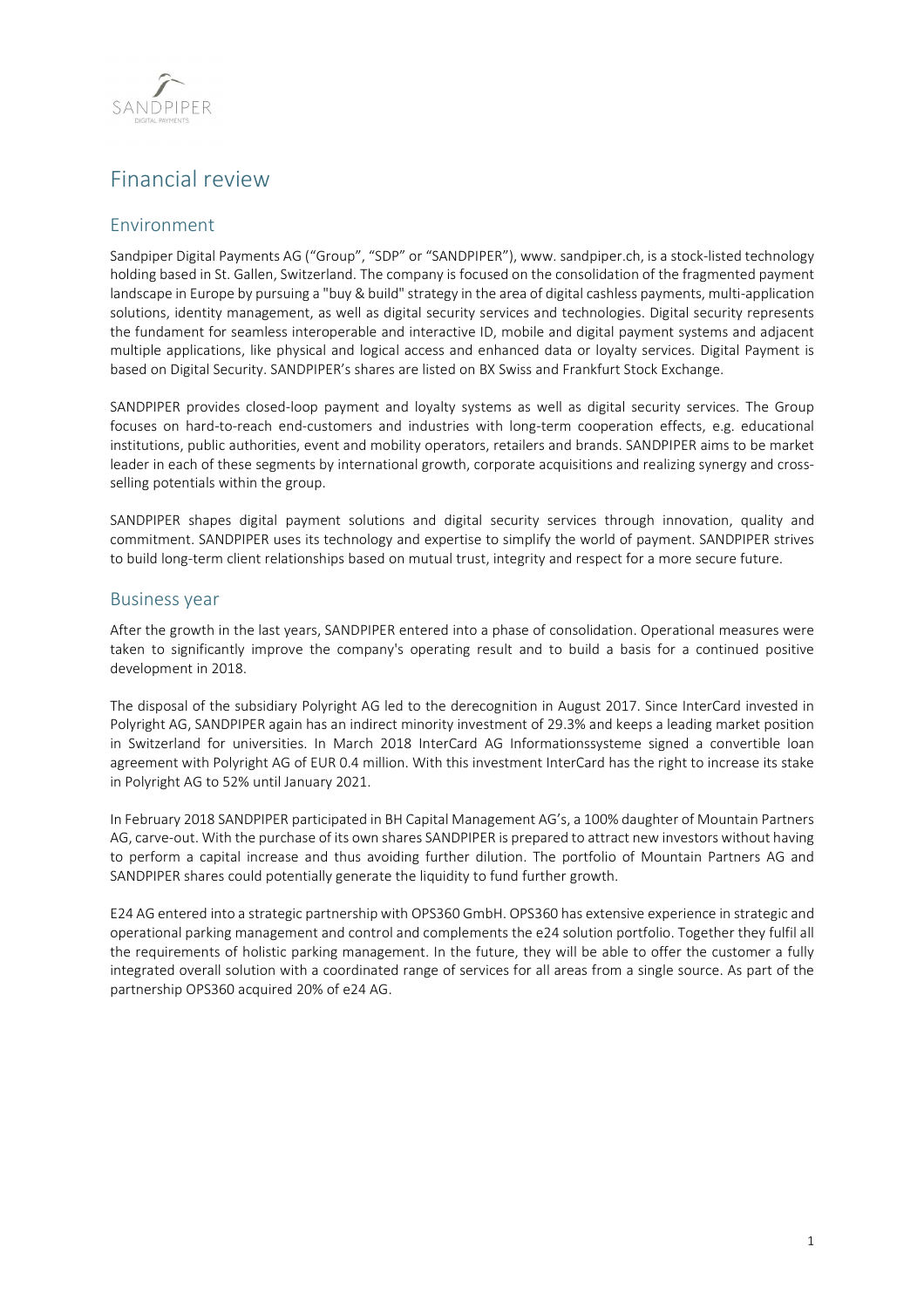

#### Key figures:

| <b>FUR</b>                                          |              | 30.06.2018 31.12.2017   | Change   |
|-----------------------------------------------------|--------------|-------------------------|----------|
| Total assets                                        | 17'385'847   | 19'729'425              | $-11.9%$ |
| Shareholders equity attributable to SDP shareholder | $-1'993'003$ | 355'422                 | -660.7%  |
| Shares outstanding                                  |              | 203'455'778 211'695'028 | $-3.9\%$ |
| NAV per share                                       | $-0.01$      | 0.00 <sub>1</sub>       | -683.5%  |

| <b>EUR</b>                                                               | 01.01.2018   | 01.01.2017 |           |
|--------------------------------------------------------------------------|--------------|------------|-----------|
|                                                                          | 30.06.2018   | 30.06.2017 | Change    |
| Operating income                                                         | 12'834'112   | 16'421'670 | $-21.8%$  |
| Earnings before interests and taxes (EBIT)                               | $-986'452$   | 3'154'654  | $-131.3%$ |
| Earnings before interests, taxes, depreciation and amortization (EBITDA) | $-364'901$   | 3'769'256  | $-109.7%$ |
| Net profit (loss) attributable to SDP shareholder                        | $-1'097'528$ | 5'489'464  | $-120.0%$ |
| Basic earnings per share                                                 | $-0.01$      | 0.03       | $-120.7%$ |
| Diluted earnings per share                                               | $-0.01$      | 0.02       | $-122.3%$ |

Total assets decreased by EUR 2.3m compared to 31 December 2017. The decrease equivalents to the disposal of Mountain Partners AG shares. Shares in the amount of EUR 1.1 million were used to buy treasury shares in BH Capital Management AG's carve out. Shares in the amount of EUR 1.2 million were sold on the market.

The acquisition of treasury shares in the amount of EUR 1.3 million and the period loss of EUR 1.1 million reduced Shareholders equity attributable to SDP shareholder to EUR -2.0 million.

The number of shares issued is unchanged 211'695'028. The purchased treasury shares reduce the shares outstanding to 203'455'778.

Operating income decreased due to the disposal of Polyright AG and Sandpiper Digital Payments Asia Private Ltd in prior year by EUR 2.5m. While Ergonomics lost and Multicard NL lost sales volume, InterCard AG Informationssysteme could generate organic growth of EUR 0.6m.

Prior period's profit attributable to SANDPIPER shareholders of EUR 5.5 million was heavily impacted by one-time effects like the derecognition of payment solution ag (+EUR 3.7 million) and the fluctuation of the SANDPIPER share price (EUR +3.3 million). Also, the prior periods profit of the disposed Polyright AG of EUR 0.4 million is not recurring. Despite these effects SANDPIPER could increase its profitability by reducing its cost base at the holding level by EUR 1.2 million.

### Outlook

The operative restructuring continues in 2018. SANDPIPER focuses on cost efficiency, while leveraging adjacent sales channels and shared services, like coordinated purchasing of goods and services.

Multicard Nederland B.V. is focusing on its core business: mybility, cashless payment and smart city projects. This leads to a stronger collaboration with German SANDPIPER companies regarding smart city projects in Germany, as well as Benelux.

PAIR Solutions GmbH will increase its efforts to leverage the channel contacts of its sister companies. This includes contacts of IDpendant and InterCard, due to their complementary channels and solutions.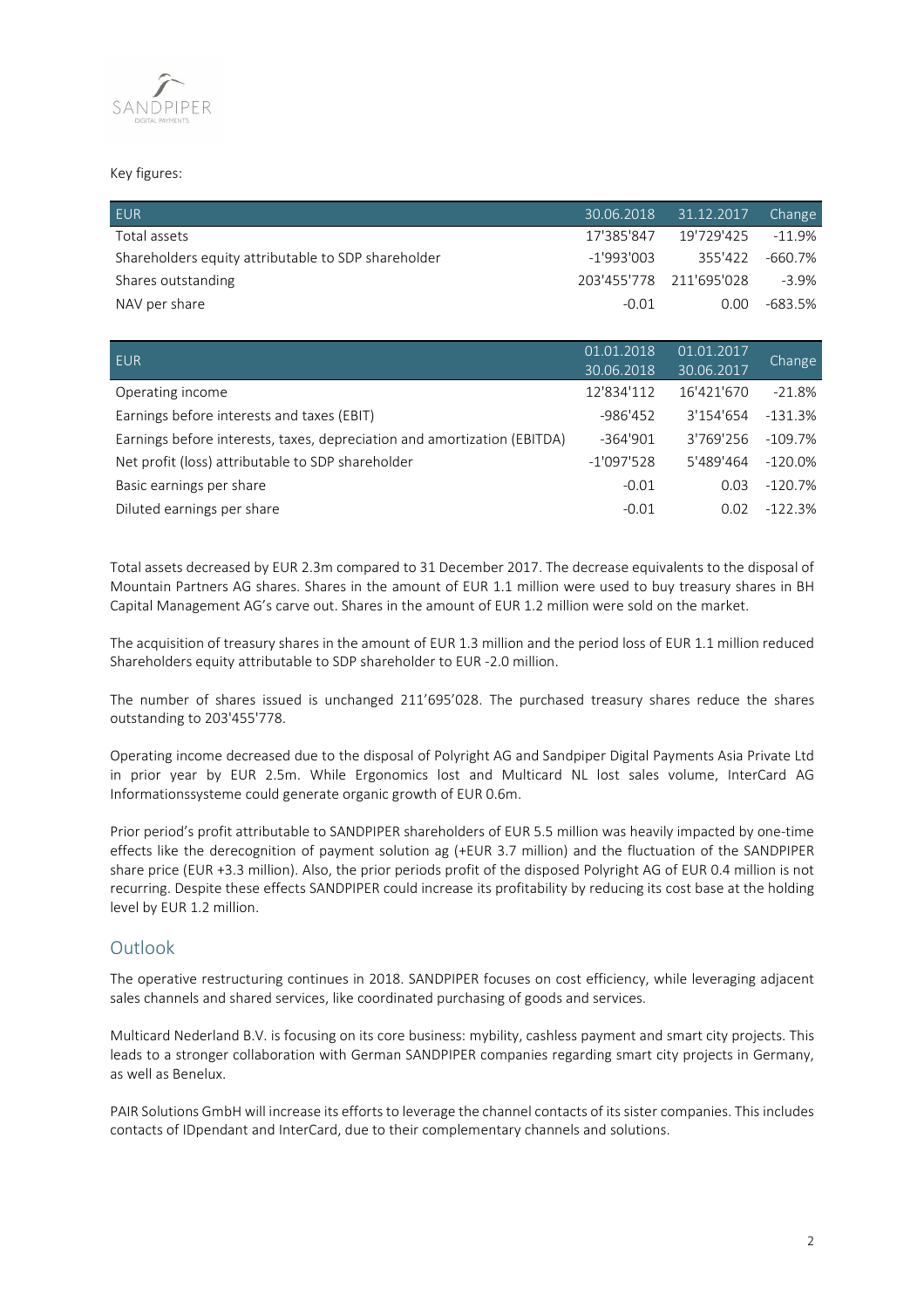

IDpendant, InterCard and Intrakey will more tightly coordinate their core competencies in logical and physical access solutions to offer converged and seamlessly interoperable systems. IDpendant and Ergonomics will cooperate increasingly on projects as well as on the technology side.

Ergonomics focuses on recurring revenues by broadening its product base and by increasing its license as well as service portion.

Playpass NV is focusing on a steady internationalization strategy, forth running other SANDPIPER companies. Playpass and SANDPIPER could win a financial investor for Playpass who will help grow the business over the next years. The capital increase let to a dilution of SANDPIPER.

On 13 July 2018 InterCard AG Informationssysteme raised capital in the total amount of EUR 0.4 million. Sandpiper Digital payments AG participated in that capital increase and was not diluted.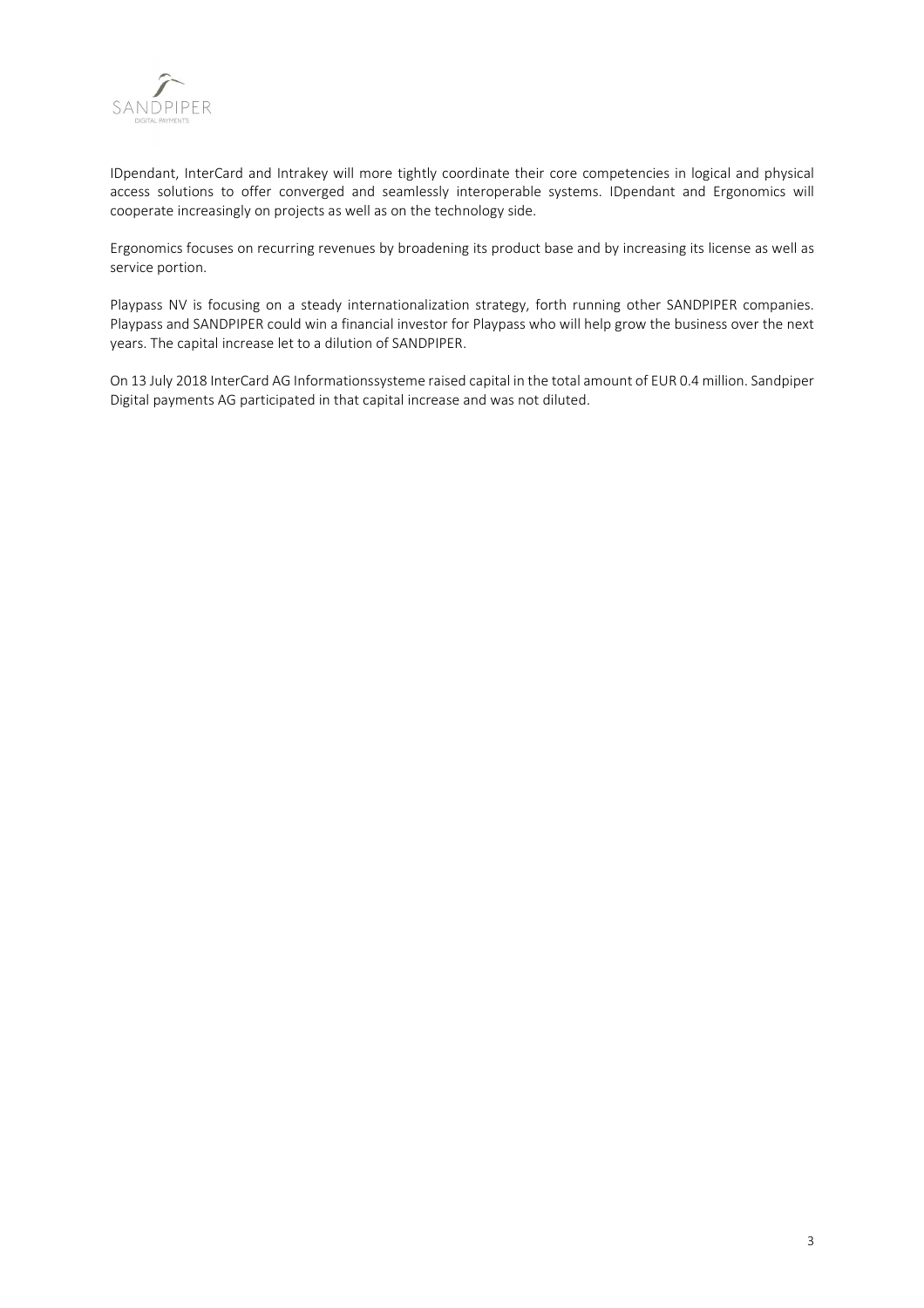

## Consolidated balance sheet of Sandpiper Digital Payments AG

## Assets

| <b>EUR</b>                     | 30.06.2018 | 31.12.2017 | Change   |
|--------------------------------|------------|------------|----------|
| Cash and cash equivalents      | 1'162'871  | 1'342'412  | $-13.4%$ |
| Marketable Securities          | 18'894     | 18'894     | 0.0%     |
| Trade receivables              | 2'488'227  | 2'940'607  | $-15.4%$ |
| Other short-term receivables   | 1'393'036  | 1'699'855  | $-18.0%$ |
| Inventories                    | 2'886'027  | 2'501'113  | 15.4%    |
| Prepayments and accrued income | 647'797    | 545'245    | 18.8%    |
| <b>Total current assets</b>    | 8'596'851  | 9'048'126  | $-5.0%$  |
| Property, plant and equipment  | 1'048'098  | 1'142'208  | $-8.2%$  |
| Financial assets               | 4'082'216  | 6'069'018  | $-32.7%$ |
| Intangible assets              | 3'658'681  | 3'470'074  | 5.4%     |
| Total non-current assets       | 8'788'995  | 10'681'300 | $-17.7%$ |
| <b>TOTAL ASSETS</b>            | 17'385'847 | 19'729'425 | $-11.9%$ |

## Equity and liabilities

| <b>EUR</b>                                                  | <b>Notes</b> | 30.06.2018    | 31.12.2017    | <b>Change</b> |
|-------------------------------------------------------------|--------------|---------------|---------------|---------------|
| Financial debts                                             |              | 4'417'395     | 4'096'638     | 7.8%          |
| Trade payables                                              |              | 2'281'468     | 2'505'492     | $-8.9%$       |
| Other liabilities                                           |              | 1'048'064     | 1'480'954     | $-29.2%$      |
| Provisions                                                  |              | 567'265       | 1'085'073     | $-47.7%$      |
| Accrued expenses                                            |              | 1'413'943     | 1'070'691     | 32.1%         |
| Total current liabilities                                   |              | 9'728'135     | 10'238'848    | $-5.0%$       |
| Financial debts                                             |              | 8'148'383     | 7'798'432     | 4.5%          |
| Provisions                                                  |              | 299'383       | 172'264       | 73.8%         |
| Total non-current liabilities                               |              | 8'447'766     | 7'970'695     | 6.0%          |
| <b>Total liabilities</b>                                    |              | 18'175'901    | 18'209'543    | $-0.2%$       |
| Share capital                                               |              | 1'661'554     | 1'661'554     | 0.0%          |
| Capital reserves                                            |              | 14'618'264    | 14'603'283    | 0.1%          |
| Treasury shares                                             |              | $-1'278'018$  | $\Omega$      | 100.0%        |
| Retained earnings and translation differences               |              | $-15'897'274$ | $-22'171'019$ | $-28.3%$      |
| Net profit (prior year loss)                                |              | $-1'097'528$  | 6'261'604     | $-117.5%$     |
| Equity of the Sandpiper Digital Payments AG<br>shareholders |              | $-1'993'003$  | 355'422       | $-660.7%$     |
| Non-controlling interests                                   |              | 1'202'948     | 1'164'461     | 100.0%        |
| <b>Total equity</b>                                         |              | -790'055      | 1'519'882     | $-152.0%$     |
| Total equity and liabilities                                |              | 17'385'847    | 19'729'425    | $-11.9%$      |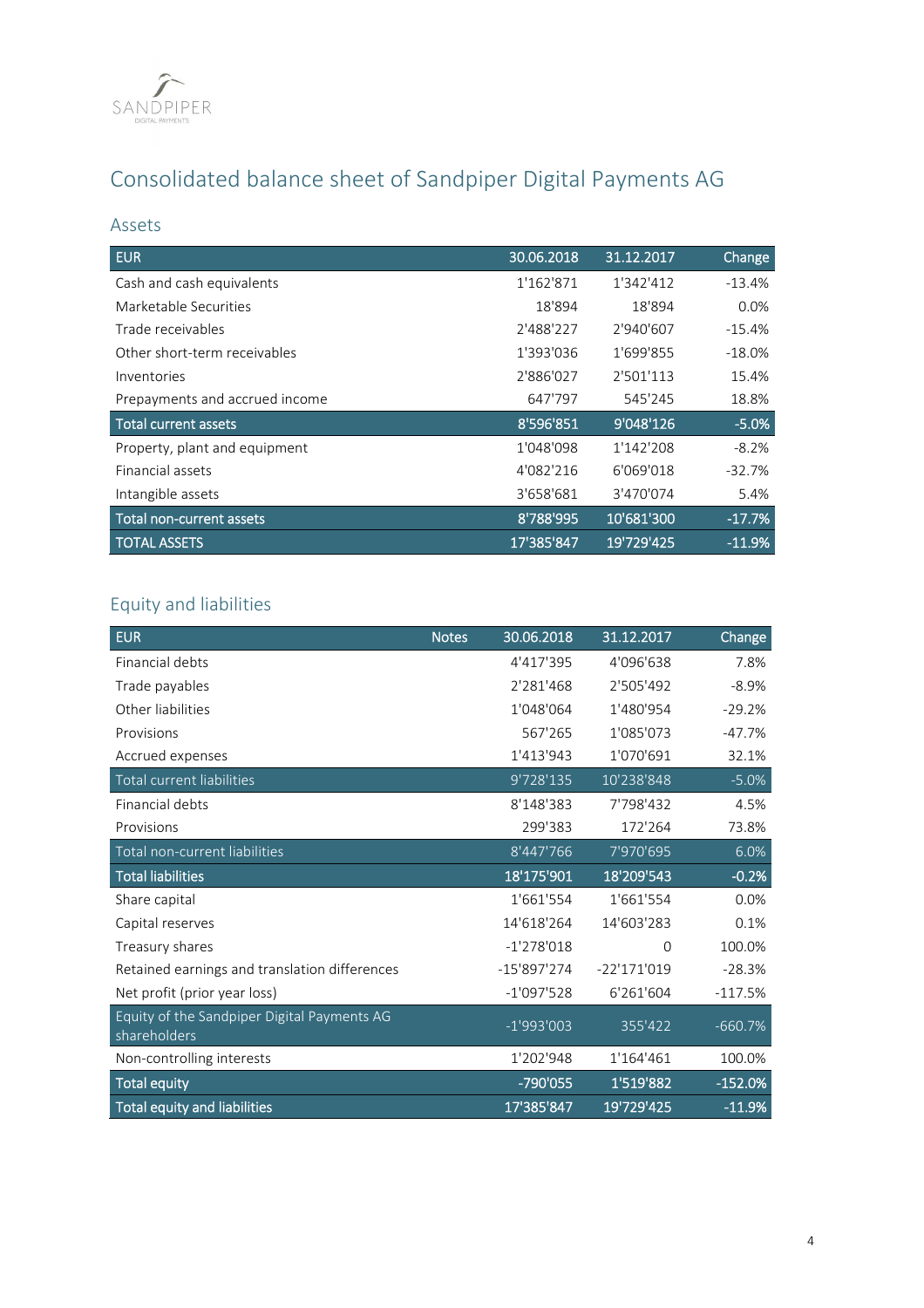

## Consolidated income statement of Sandpiper Digital Payments AG

| <b>EUR</b>                                             | <b>Notes</b> | 01.01.2018<br>30.06.2018 | 01.01.2017<br>30.06.2017 | Change     |
|--------------------------------------------------------|--------------|--------------------------|--------------------------|------------|
| Net Revenue                                            |              | 12'700'997               | 16'039'514               | $-20.8%$   |
| Other operating income                                 |              | 133'115                  | 382'156                  | $-65.2%$   |
| Total operating income                                 |              | 12'834'112               | 16'421'670               | $-21.8%$   |
|                                                        |              |                          |                          |            |
| Change in inventories                                  |              | 355'213                  | $\overline{0}$           | 100.0%     |
| Material expenses                                      |              | $-5'485'813$             | -5'673'685               | $-3.3%$    |
| Personnel expense                                      |              | $-6'049'585$             | $-8'217'709$             | $-26.4%$   |
| Depreciation and impairment on                         |              | $-221'173$               | $-282'095$               | $-21.6%$   |
| tangible assets                                        |              |                          |                          |            |
| Amortization and impairment of<br>intangible assets    |              | $-400'377$               | $-332'507$               | 20.4%      |
| Other operating expenses                               |              | $-2'018'932$             | $-2'591'982$             | $-22.1%$   |
| Total operating expenses                               |              | $-13'820'668$            | $-17'097'978$            | $-19.2%$   |
| Operating result                                       |              | -986'555                 | $-676'308$               | 45.9%      |
|                                                        |              |                          |                          |            |
| Share of results from associates                       |              | $-24'621$                | $-106'322$               | $-76.8%$   |
| Financial expense                                      |              | $-269'105$               | $-218'174$               | 23.3%      |
| Financial income                                       |              | 223'454                  | 2'570'034                | $-91.3%$   |
| <b>Financial result</b>                                |              | $-70'272$                | 2'245'538                | $-103.1%$  |
| Ordinary result                                        |              | -1'056'827               | 1'569'230                | $-167.3%$  |
|                                                        |              |                          |                          |            |
| Non-operating income                                   |              | 104                      | 3'909'833                | $-100.0%$  |
| Non-operating expense                                  |              | $\overline{0}$           | $-78'871$                | $-100.0\%$ |
| Non-operating result                                   |              | 104                      | 3'830'962                | $-100.0\%$ |
| Profit (loss) before taxes                             |              | $-1'056'724$             | 5'400'192                | $-119.6%$  |
|                                                        |              |                          |                          |            |
| Income taxes                                           |              | $-34'664$                | $-68'540$                | -49.4%     |
| Net profit (prior year loss)                           |              | -1'091'387               | 5'331'653                | $-120.5%$  |
| Attributable to:                                       |              |                          |                          |            |
| Shareholders of Sandpiper Digital                      |              |                          |                          |            |
| Payments AG                                            |              | $-1'097'528$             | 5'489'464                | $-120.0%$  |
| Non-controlling interests                              |              | 6'141                    | $-157'812$               | $-103.9%$  |
| Earnings per share (EPS) - expressed in EUR per share: |              |                          |                          |            |
| Basic earnings per share                               |              | $-0.01$                  | 0.03                     | $-118.0%$  |
| Diluted earnings per share                             |              | $-0.01$                  | 0.02                     | $-127.0%$  |
| Shares outstanding as per 30 June                      |              | 203'455'778              | 210'923'057              |            |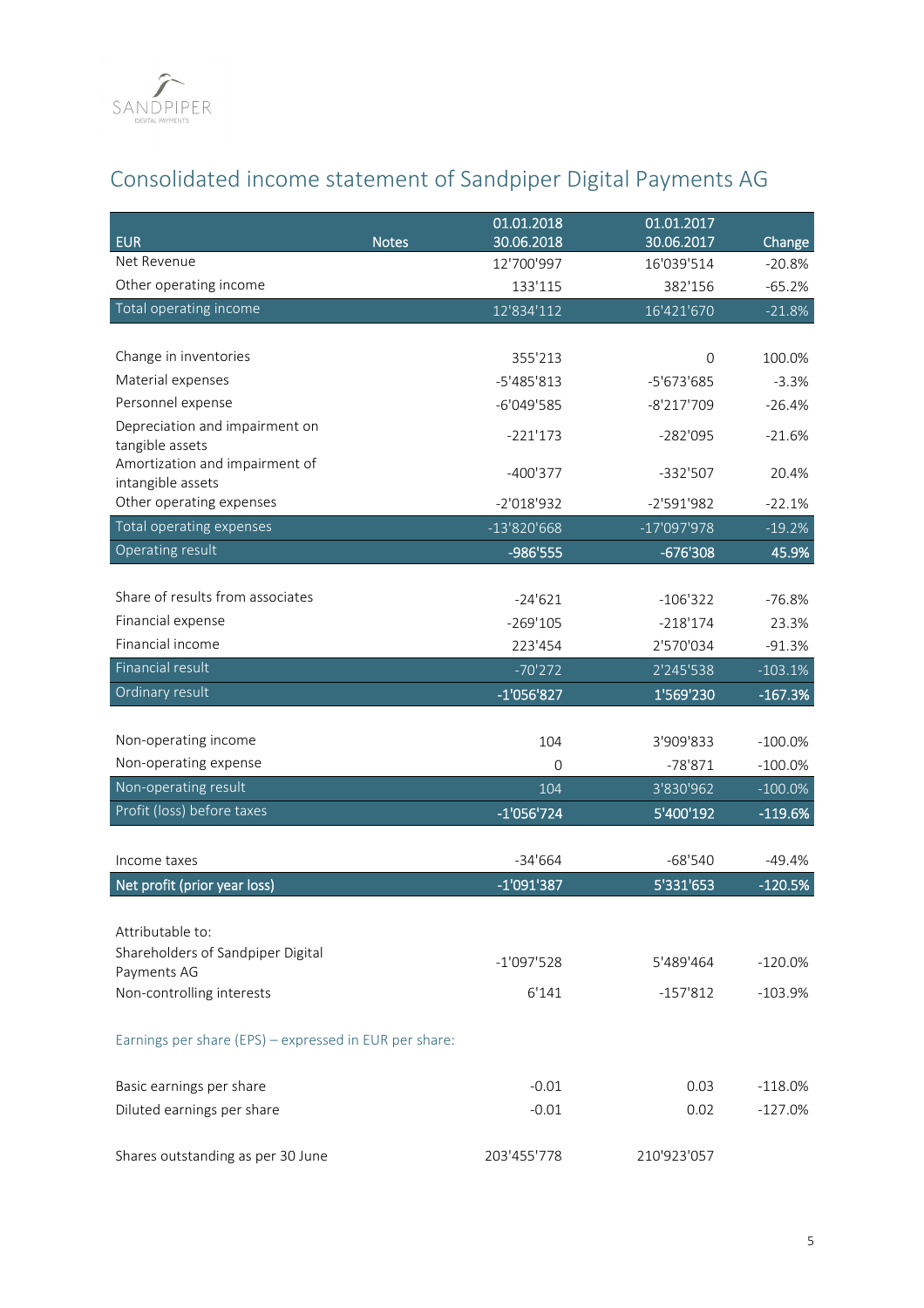

## Consolidated statement of cash flows of Sandpiper Digital Payments AG

| <b>EUR</b>                                              | <b>Notes</b> | 01.01.2018<br>30.06.2018 | 01.01.2017<br>30.06.2017 | Change     |
|---------------------------------------------------------|--------------|--------------------------|--------------------------|------------|
| Net profit (loss)                                       |              | $-1'091'387$             | 5'331'653                | $-120.5%$  |
| Depreciation and amortization of non-current assets     |              | 621'550                  | 614'602                  | 1.1%       |
| Non-cash income                                         |              | 39'534                   | 0                        | 100.0%     |
| Share-based compensation                                |              | 14'981                   | $-415'064$               | $-103.6%$  |
| Changes in provisions                                   |              | $-390'688$               | -7'024'830               | $-94.4%$   |
| Changes in trade receivables                            |              | 452'380                  | 723'303                  | $-37.5%$   |
| Changes in inventories                                  |              | $-384'914$               | $-499'818$               | $-23.0%$   |
| Changes in other receivables and accrued income         |              | 204'267                  | $-511'710$               | $-139.9%$  |
| Share of result from associates                         |              | 24'621                   | 106'322                  | $-76.8%$   |
| Changes in trade payables                               |              | $-224'025$               | $-481'980$               | $-53.5%$   |
| Changes in other liabilities and accrued expenses       |              | $-89'638$                | $-850'640$               | $-89.5%$   |
| Cash flow from operating activities                     |              | $-823'318$               | $-3'008'163$             | $-72.6%$   |
|                                                         |              |                          |                          |            |
| Investments in property, plant and equipment            |              | $-127'063$               | $-207'791$               | $-38.9%$   |
| Investments in financial assets                         |              | $-343'139$               | 0                        | $-221.9%$  |
| Proceeds from sale of financial assets                  |              | 1'162'549                | 281'495                  | 100.0%     |
| Investments in intangible assets                        |              | -588'985                 | $-731'209$               | $-19.5%$   |
| Investments in subsidiaries                             |              | $\mathbf 0$              | 0                        | 100.0%     |
| Cash flow from investing activities                     |              | 103'362                  | $-657'504$               | $-115.7%$  |
|                                                         |              |                          |                          |            |
| Capital increase (incl. agio)                           |              | $\overline{0}$           | 240'881                  | $-100.0%$  |
| Dividend paid to shareholders                           |              | $-74'473$                | 0                        | 100.0%     |
| Disposal of 20% of E24                                  |              | 108'450                  | 0                        | 100.0%     |
| Deconsolidation of payment solution ag (net)            |              | 0                        | 288'621                  | $-100.0\%$ |
| Purchase/sale of treasury shares                        |              | $-174'782$               | 203'519                  | $-185.9%$  |
| Change in current financial debts                       |              | 320'758                  | $-286'006$               | $-212.2%$  |
| Change in non-current financial debts                   |              | 349'952                  | 2'081'452                | $-83.2%$   |
| Cash flow from financing activities                     |              | 529'905                  | 2'528'467                | $-79.0%$   |
|                                                         |              |                          |                          |            |
| Net impact of foreign exchange rate differences on cash |              | 10'510                   | $-7'515$                 | $-239.9%$  |
| Change in cash and cash equivalents                     |              | $-179'540$               | $-1'144'715$             | $-84.3%$   |
|                                                         |              |                          |                          |            |
| Verification:                                           |              |                          |                          |            |
| At beginning of year                                    |              | 1'342'412                | 2'029'196                | $-33.8%$   |
| At end of year                                          |              | 1'162'871                | 884'481                  | 31.5%      |
| Change in cash and cash equivalents                     |              | $-179'540$               | $-1'144'715$             | $-84.3%$   |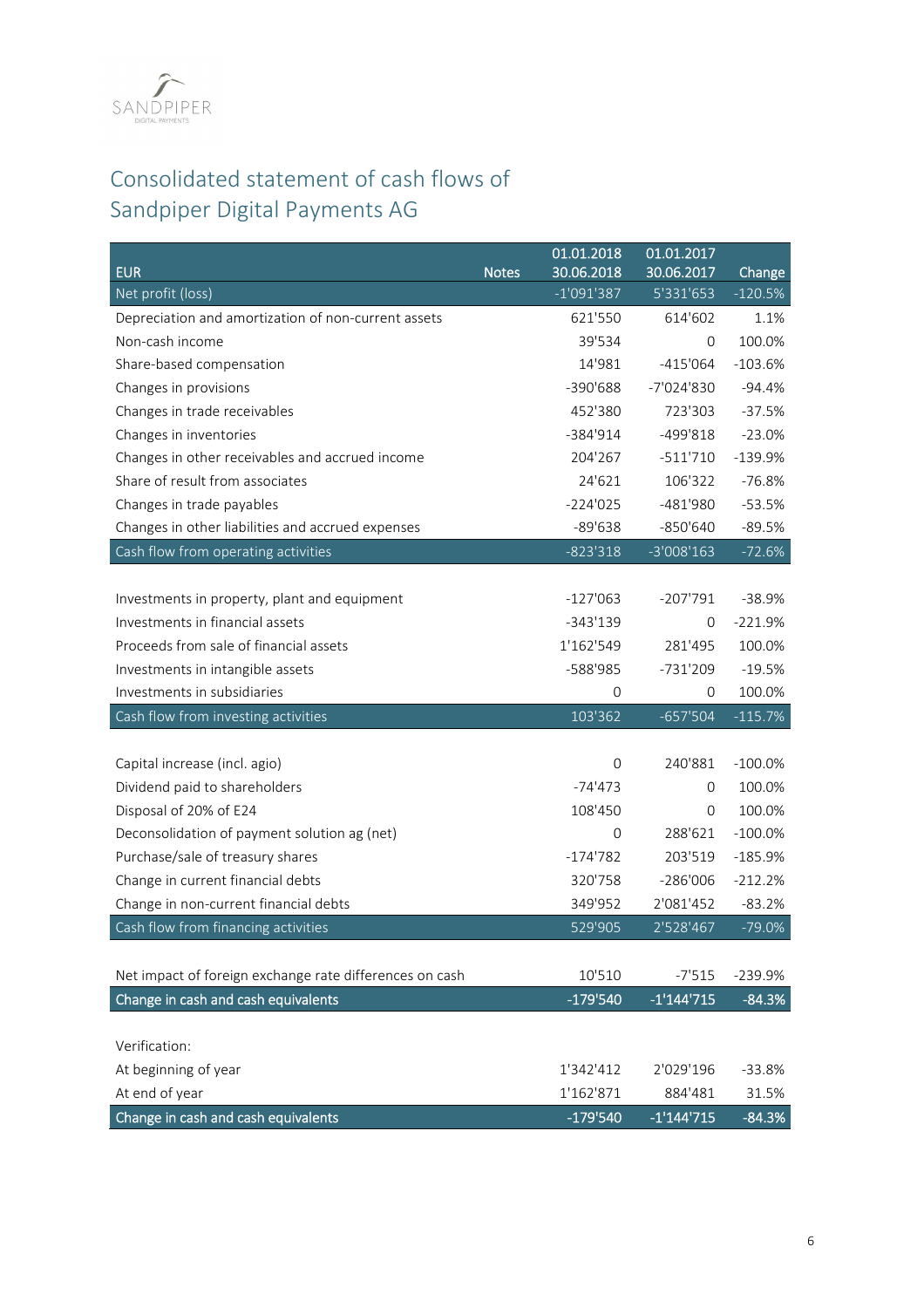## Consolidated statement of changes in equity of Sandpiper Digital Payments AG

| <b>EUR</b>                                       | Share<br>capital    | Capital<br>reserves | <b>Treasury</b><br>shares | Retained<br>earnings | <b>Equity</b><br>attributable<br>to SDP<br>share-<br>holders | Minority<br>share-<br>holders | <b>Total equity</b> |
|--------------------------------------------------|---------------------|---------------------|---------------------------|----------------------|--------------------------------------------------------------|-------------------------------|---------------------|
| <b>Balance</b> at<br>31.12.2016                  | 16'615'540          | 33'266'072          | $-280'325$                | -62'797'079          | $-13'195'792$                                                | 395'921                       | -12'799'871         |
| Net profit                                       | $\mathbf 0$         | $\mathbf 0$         | $\mathbf{O}$              | 5'489'464            | 5'489'464                                                    | $-157'812$                    | 5'331'653           |
| Share-based<br>compensation                      | $\mathsf{O}$        | $-415'064$          | $\mathbf{O}$              | $\mathbf{O}$         | $-415'064$                                                   | $\mathbf{O}$                  | $-415'064$          |
| Capital increase<br>Intercard<br>Deconsolidation | $\mathsf{O}\xspace$ | $\mathsf{O}$        | $\mathbf 0$               | $\mathbf 0$          | $\mathsf{O}\xspace$                                          | 240'881                       | 240'881             |
| payment solutions<br>group                       | $\mathsf{O}\xspace$ | $\mathbf 0$         | $\mathsf{O}\xspace$       | $-179'863$           | $-179'863$                                                   | 468'483                       | 288'621             |
| Transactions with<br>treasury shares             | $\mathbf 0$         | $\mathbf{O}$        | 203'519                   | $\mathbf 0$          | 203'519                                                      | $\mathbf{O}$                  | 203'519             |
| Currency translation                             | $\mathsf{O}\xspace$ | $\mathbf{0}$        | $\mathbf{O}$              | 1'692                | 1'692                                                        | $-9'208$                      | $-7'516$            |
| <b>Balance</b> at<br>30.06.2017                  | 16'615'540          | 32'851'008          | $-76'806$                 | -57'485'785          | -8'096'043                                                   | 938'266                       | $-7'157'777$        |
| Net income                                       | $\mathsf{O}\xspace$ | $\mathbf{O}$        | $\mathbf{O}$              | 772'140              | 772'140                                                      | 745'785                       | 1'517'925           |
| Share-based<br>compensation                      | $\mathsf{O}$        | 11'964              | $\mathsf{O}$              | $\overline{O}$       | 11'964                                                       | $\mathbf{O}$                  | 11'964              |
| Capital reduction                                | $-14'953'986$       | $-18'259'689$       | $\mathbf 0$               | 33'213'675           | $\mathsf{O}\xspace$                                          | $\mathsf{O}\xspace$           | $\mathbf 0$         |
| Capital increase<br>InterCard                    | $\mathsf{O}$        | $\mathsf{O}$        | $\mathsf{O}\xspace$       | $\mathbf 0$          | $\mathbf 0$                                                  | 1'894                         | 1'894               |
| Acquisition /<br>Goodwill offsetting             | $\mathbf{O}$        | $\mathbf{0}$        | $\mathbf{O}$              | 7'697'297            | 7'697'297                                                    | $-468'483$                    | 7'228'814           |
| Dividends paid                                   | $\mathsf{O}\xspace$ | $\mathsf{O}\xspace$ | $\mathbf 0$               | $\mathbf 0$          | $\mathsf{O}\xspace$                                          | $-81'192$                     | $-81'192$           |
| Transactions with<br>treasury shares             | $\mathsf{O}$        | $\mathbf 0$         | 76'806                    | $\mathsf{O}\xspace$  | 76'806                                                       | $\mathsf{O}\xspace$           | 76'806              |
| Currency translation                             | $\mathsf{O}\xspace$ | $\mathbf{0}$        | $\mathsf{O}\xspace$       | $-106'742$           | $-106'742$                                                   | 28'192                        | $-78'550$           |
| <b>Balance</b> at<br>31.12.2017                  | 1'661'554           | 14'603'283          | $\mathbf{0}$              | -15'909'415          | 355'422                                                      | 1'164'461                     | 1'519'882           |
| Net profit                                       | $\mathsf{O}\xspace$ | $\mathsf{O}\xspace$ | $\mathbf 0$               | $-1'097'528$         | $-1'097'528$                                                 | 6'141                         | $-1'091'387$        |
| Share-based<br>compensation                      | $\mathsf{O}\xspace$ | 14'981              | $\mathsf{O}\xspace$       | $\mathbf 0$          | 14'981                                                       | $\mathsf{O}\xspace$           | 14'981              |
| Disposal of 20% of<br>E24                        | $\mathbf 0$         | $\mathbf 0$         | $\mathbf{O}$              | $\mathbf 0$          | $\mathbf 0$                                                  | 108'450                       | 108'450             |
| Dividends paid                                   | $\mathbf 0$         | $\mathsf{O}\xspace$ | $\mathbf 0$               | $\mathbf 0$          | $\mathbf 0$                                                  | $-74'473$                     | $-74'473$           |
| Transactions with<br>treasury shares             | $\mathsf{O}\xspace$ | $\mathsf{O}\xspace$ | $-1'278'018$              | $\mathbf 0$          | $-1'278'018$                                                 | $\mathbf 0$                   | $-1'278'018$        |
| Currency translation                             | $\mathbf 0$         | $\mathbf 0$         | $\mathbf 0$               | 12'141               | 12'141                                                       | $-1'631$                      | 10'510              |
| <b>Balance at</b><br>30.06.2018                  | 1'661'554           | 14'618'264          | $-1'278'018$              | -16'994'803          | $-1'993'003$                                                 | 1'202'948                     | -790'055            |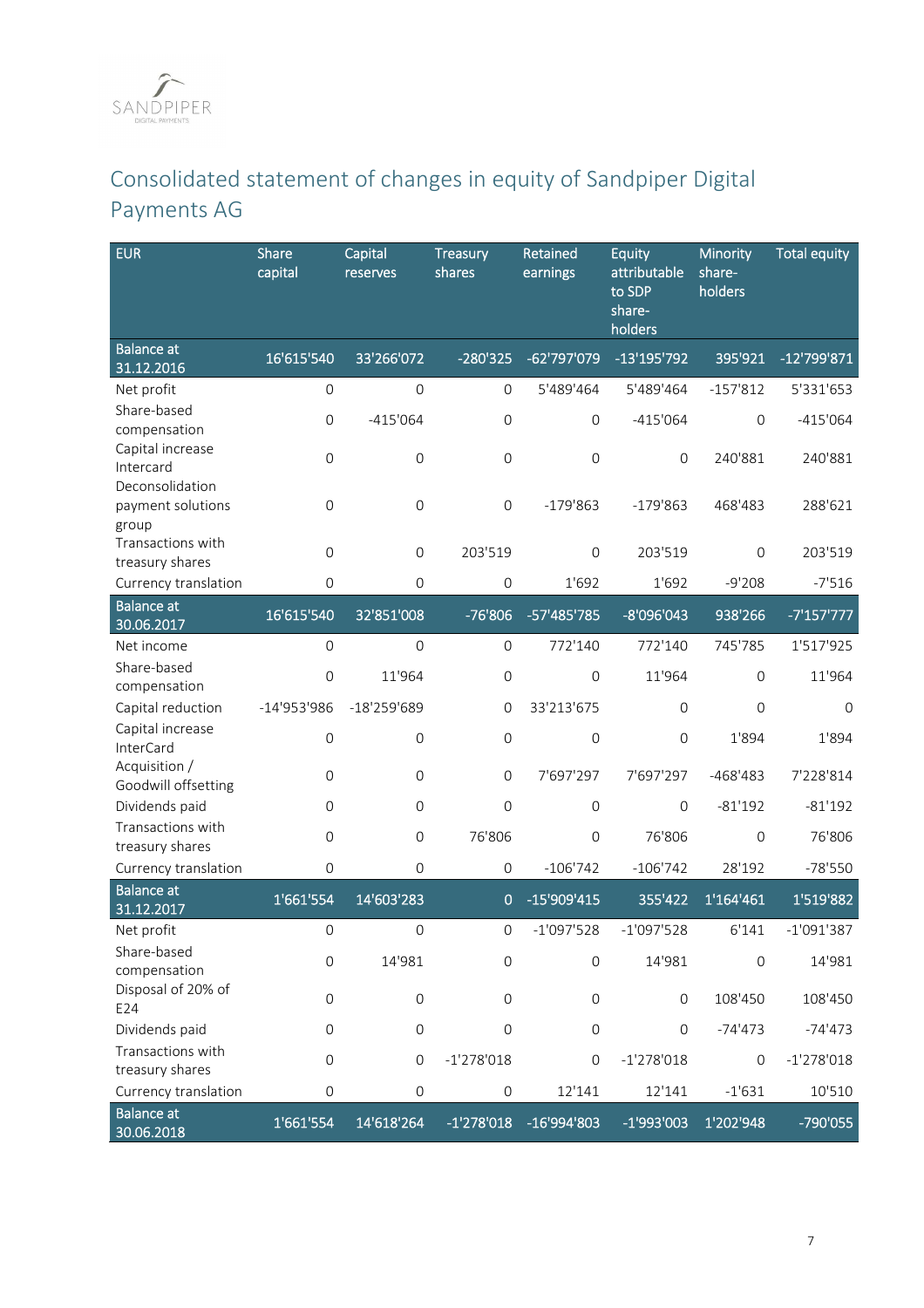

Share capital of Sandpiper Digital Payments AG consists of 211'695'028 registered shares with a nominal value of CHF 0.01 each.

There are no non-distributable, statutory or legal reserves (prior year EUR 0).

The shareholders decided on the shareholders' meeting on 30 June 2017:

| Authorized capital increase, maximum  | <b>CHF</b> | 1'058'475 |
|---------------------------------------|------------|-----------|
| thereof used                          | <b>CHF</b> |           |
| Conditional capital increase, maximum | <b>CHF</b> | 344'006   |
| thereof used                          | <b>CHF</b> |           |

Further, the shareholders' meeting on 30 June 2017 decided to decrease the nominal value of the shares from CHF 0.10 to CHF 0.01 and to net the loss carry-forward with the capital reserves. Based on this decision the bylaws were updated and the changes registered in the commercial register in July 2017.

## Notes to the consolidated interim financial statements of Sandpiper Digital Payments AG as per 30 June 2018

### Summary of significant accounting policies

#### Basis of preparation

The financial statements provide a true and fair view of the assets, financial position and earnings of Sandpiper Digital Payments AG's and its subsidiaries ("Group" or "SANDPIPER") and have been prepared in accordance with all of the existing guidelines of the accounting and reporting recommendations of Swiss GAAP FER 31. Swiss GAAP FER 31 permits condensations in presentation and disclosure compared to an annual financial statement.

The interim financial statements of the Group are based upon the financial statements of the Group companies as at 30 June and are established in accordance with the standardized reporting and accounting policies. The financial statements are based on the principle of historical acquisition costs (except for securities and derivative financial instruments recognized at fair value) and on the going concern principle. The statements are presented in Euro (EUR).

#### Consolidation policies

The Group includes all companies that are directly or indirectly controlled by Sandpiper Digital Payments AG. In this respect, control is defined as the power to control the financial and operating activities of the respective company, so as to obtain benefits from its operations. This control is normally evidenced by the holding of more than half of the voting rights of the share capital of an entity. Group companies are consolidated from the date on which control is transferred to the Group. Subsidiaries intended for disposal are excluded from the consolidation from the date on which control ceases.

Companies acquired over the course of the year are revalued and consolidated in accordance with Group principles upon the date of acquisition. The difference between the acquisition costs and the proportional revalued net assets is referred to as goodwill. Within the scope of acquisitions, potentially existing but until now not capitalized intangible assets such as brands, usage rights and client lists are not recognized separately, but instead remain part of goodwill. Goodwill may also arise from investments in associated companies and is defined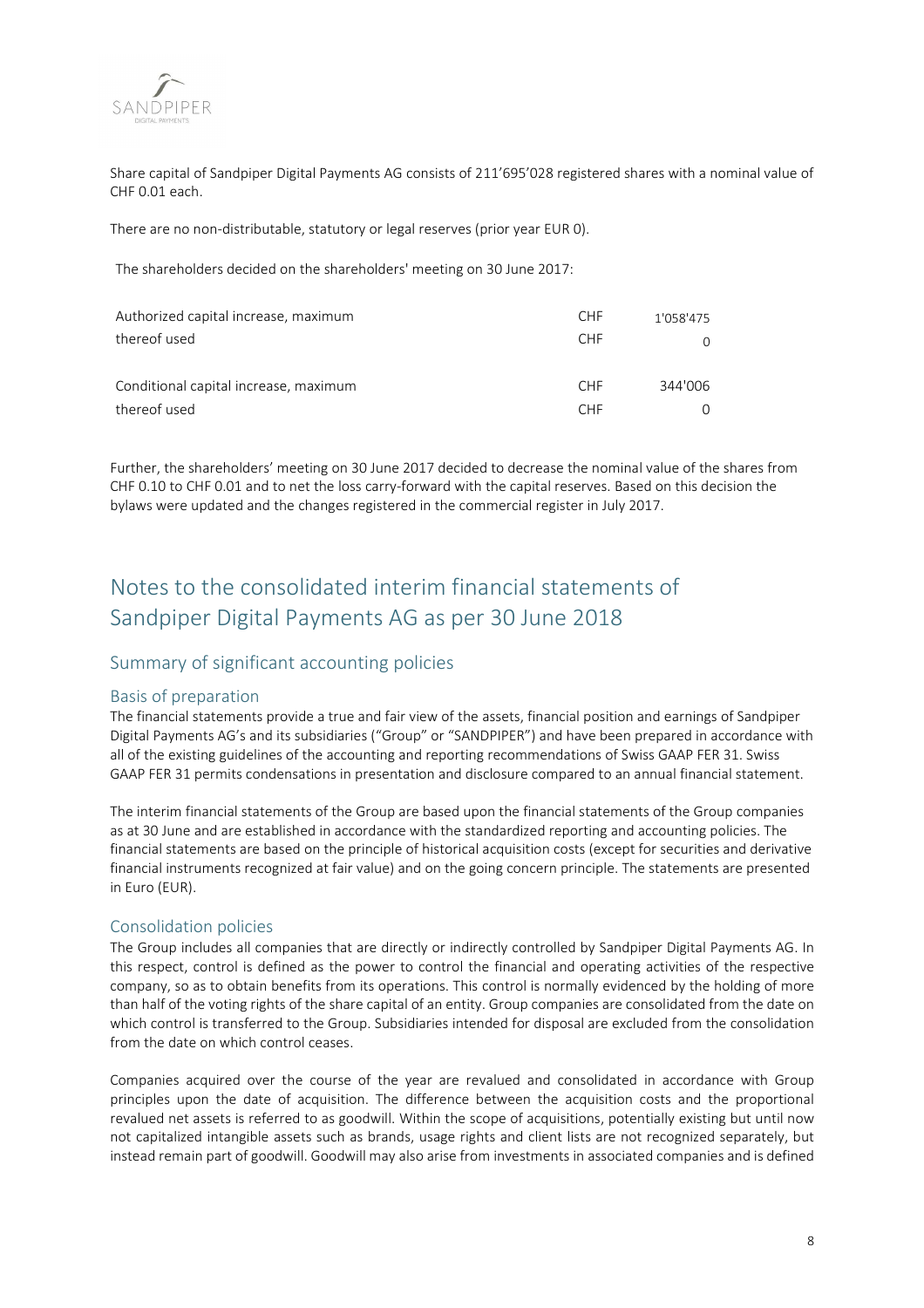

as the difference between the acquisition costs of the investment and its proportional revalued net assets. The goodwill resulting from acquisitions is recognized directly in the Group's equity. The notes to the financial statements disclose the effects that a theoretical capitalization and amortization of the acquired goodwill would have.

In the event that shares of the Group companies or associated companies are sold, the difference between the proceeds from the sale and the proportional book value, including historical goodwill, is recognized as a gain or loss in the income statement. Non-controlling interests in equity and in net income are disclosed separately in the consolidated balance sheet and the consolidated income statement. Changes in ownership interests in subsidiaries are recognized as equity transactions, provided that control continues. Intercompany transactions, balances and unrealized gains and losses from transactions between group companies are eliminated in full.

Associates are all companies on which the Group exerts significant influence, but does not control. This is generally evidenced when the Group holds voting rights of 20% to 50% of a company. Representation on the board of directors or access to the current financial information of a company are also indicators of significant influence. Investments in associated companies are accounted for using the equity method and are initially recognized at cost. Unrealized gains and losses from transactions with associated companies are eliminated to the extent of the Group's participation in the associated company. The accounting policies of associated companies are adjusted where necessary in order to ensure consistency with the policies observed by the Group.

Proportionate consolidation is applied for participations in joint ventures.

Participations in companies where the Group has no significant influence nor control are carried at costs less impairment, if needed.

#### Foreign currency translation

The financial statements of the Group are presented in the reporting currency of Euro (EUR). The financial statements of the individual companies to be consolidated are translated into the Group's currency at the effective date with the current rate method. This currency translation is carried out

- $\lambda$  for the assets and liabilities at the year-end exchange rates,
- $\lambda$  for equity at historical exchange rates,
- $\lambda$  and for the income statement and statement of cash flows at average annual exchange rates.
- $\lambda$  Any translation differences are recognized in equity without affecting the income statement.

In the event that a foreign entity is sold, the cumulative translation differences recognized in equity, which are a result of the translation of the financial statements and intercompany loans, are reversed from the equity and reported in the income statement as part of the gain or loss on the sale.

#### Accounting principles

The financial statements are based on the principle of historical acquisition costs. The following accounting policies were applied for the assets and liabilities included in the consolidated financial statements.

#### *Cash and cash equivalents*

Cash and cash equivalents in the balance sheet comprise petty cash, cash at banks and short-term deposits with an original maturity of three months or less. They are recorded at their nominal value.

#### *Marketable securities*

Purchases and sales of securities are recognized in accordance with the settlement date principle. The securities are initially measured at cost, and the transaction costs are charged to the income statement. Subsequently, the listed securities are recorded in the balance sheet at market value on the balance sheet date. All realized and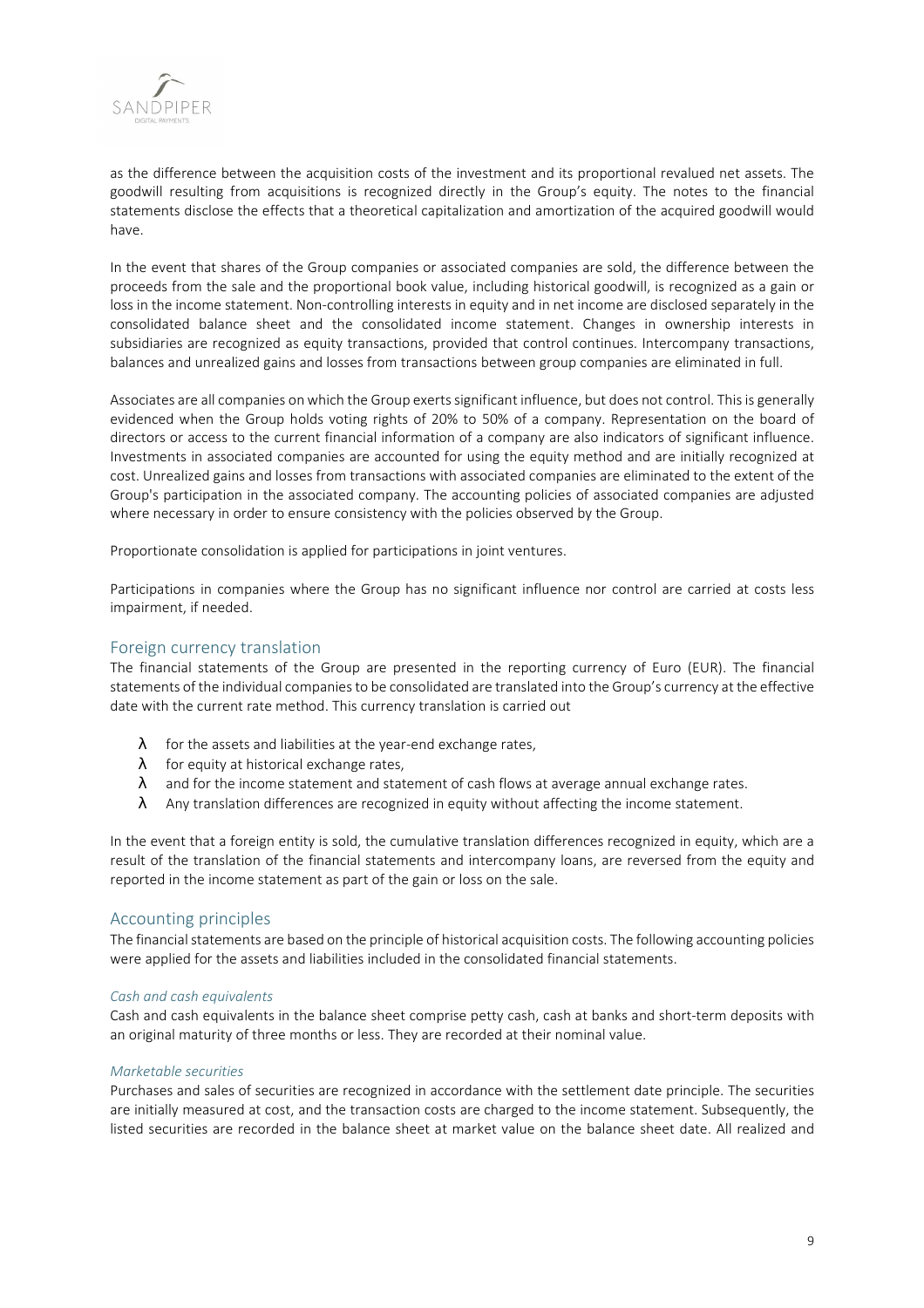

unrealized gains and losses resulting from variations in market values and foreign currencies are recorded in the income statement.

#### *Treasury shares*

Own equity instruments that are reacquired (treasury shares) are deducted from equity. No gain or loss is recognized in the income statement on the purchase, sale, issue or cancellation of the Group's own equity instruments. In the event of a resale at a later point in time, a gain or loss is recognized as an addition to or reduction of capital reserves.

#### *Trade receivables*

Trade receivables are recognized and carried at the original net invoice amount less an allowance for any specifically impaired receivables. Provision is made for balances overdue more than 12 months or for receivables where specific risks have been identified. Bad debts are written off when there is objective evidence that the Group will not be able to collect the receivables.

#### *Other receivables*

Other receivables are recognized and carried at nominal value less an allowance for any specifically impaired receivables.

#### *Inventories*

Inventories are valued at the lower of cost or net realizable value. Any discounts received are treated as cost reductions. Manufacturing costs comprise all costs directly attributable to material and production, as well as overhead costs incurred in building up the inventory at its current location and/or to its current condition. Acquisition costs are determined according to the weighted average method. Inventories with unsatisfactory inventory turnover are revalued accordingly.

#### *Property, plant and equipment*

Property, plant and equipment are recorded in the balance sheet at historical cost less accumulated depreciation and any impairments. Acquisition costs comprise the purchase price as well as the costs directly attributable to the utilization of the property, plant and equipment. Investments in existing property, plant and equipment are only capitalized if their value in use is sustainably increased or their useful life is extended considerably. Selfconstructed assets are only capitalized if they are clearly identifiable and the costs can be reliably determined, and if the assets generate measurable benefits for the Group over a period of several years. Maintenance and repair costs that do not add value are charged directly to the result for the period.

Depreciation is calculated on a straight-line basis over the estimated useful life of the assets, as follows:

| $\lambda$ Land      | no depreciation |
|---------------------|-----------------|
| $\lambda$ Buildings | 30-35 years     |

 $\lambda$  Technical equipment, machines  $8-12$  years

Other fixed assets:

| $\lambda$ Furniture    | 3-5 years |
|------------------------|-----------|
| $\lambda$ IT equipment | 3-5 years |
| $\lambda$ Vehicles     | 3-5 years |

The Group does not capitalize any interest expenses incurred during the construction period.

#### *Financial assets*

Non-current financial loans to associates or third parties are recorded at historical costs less allowance for any specifically impaired loan. Investments in associated companies are accounted for using the equity method.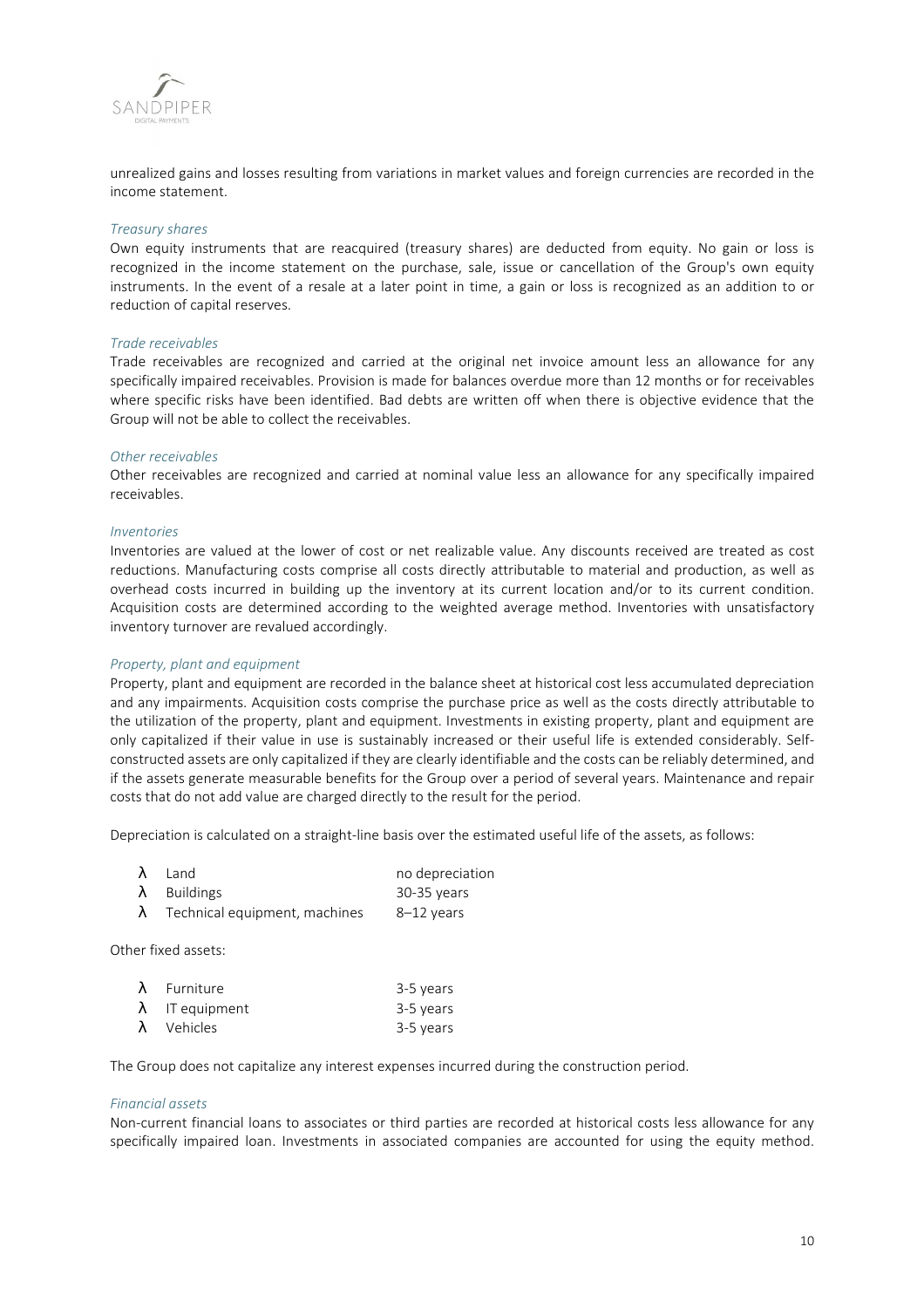

Participations in companies where the Group does not have significant influence are carried at costs less impairment, if needed.

#### *Derivative financial instruments*

Derivative financial instruments are only used for hedging risks from fluctuations in interest rates or foreign exchange rates. The valuation of derivative financial instruments is according the same principles like the hedged items.

#### *Intangible assets*

Intangible assets comprise acquired licenses, capitalized development cost and trademarks. Intangible assets are recorded in the balance sheet at historical cost less accumulated amortization and any impairment. They are amortized on straight-line basis over their useful life (max. 6 years).

Internally generated intangible assets are capitalized if all the following criteria are met:

- $\lambda$  The self-generated intangible asset must be separately identifiable and is controlled by the Group.
- $\lambda$  It is probable that the expected future economic benefits that are attributable to the asset will flow to the Group.
- $\lambda$  The cost of the asset can be measured reliably.

#### *Goodwill*

The difference between the acquisition costs and the actual value of the net identifiable assets of the acquired company at the time of the purchase represents goodwill from business combinations. The goodwill resulting from acquisitions is recognized in Group equity at the time of the acquisition. The Notes to the financial statements disclose the effects that a theoretical capitalization and amortization of the goodwill would have. Goodwill may also arise from investments in associated companies, calculated as the difference between the acquisition costs of the investment and its proportional revalued net assets.

In the case of a sale of a company, an acquired goodwill previously offset against equity must be recognized at its original cost in order to determine the gain or loss recognized in profit or loss.

#### *Impairment of assets*

The recoverable value of non-current assets (including goodwill recognized in equity) is verified on every balance sheet date. If there are indications of a sustained impairment, the recoverable amount of the respective assets will be determined. The recoverable amount is the higher of the net selling price and value in use. If the recoverable amount of an individual asset cannot be determined, the Group estimates the recoverable amount of the smallest group of assets to which the individual asset belongs. If the book value of an asset exceeds the recoverable amount, an impairment loss is recognized separately in the income statement. As the goodwill is already recognized in equity at the time at which it was acquired, a goodwill impairment would not result in a charge being recorded in the income statement but leads to a disclosure in the Notes to the financial statements. In the event that a Group company is sold, any goodwill acquired at an earlier point in time and recognized in equity is taken into consideration when determining the gain or loss in the income statement.

#### *Liabilities*

Liabilities are recognized at nominal values.

#### *Provisions*

Provisions are recognized:

- $\lambda$  when the Group has a present legal or constructive obligation as a result of past events
- $\lambda$  when it is probable that an outflow of resources will be required to settle the obligation, and
- $\lambda$  when a reliable estimate of the amount of the obligation can be made.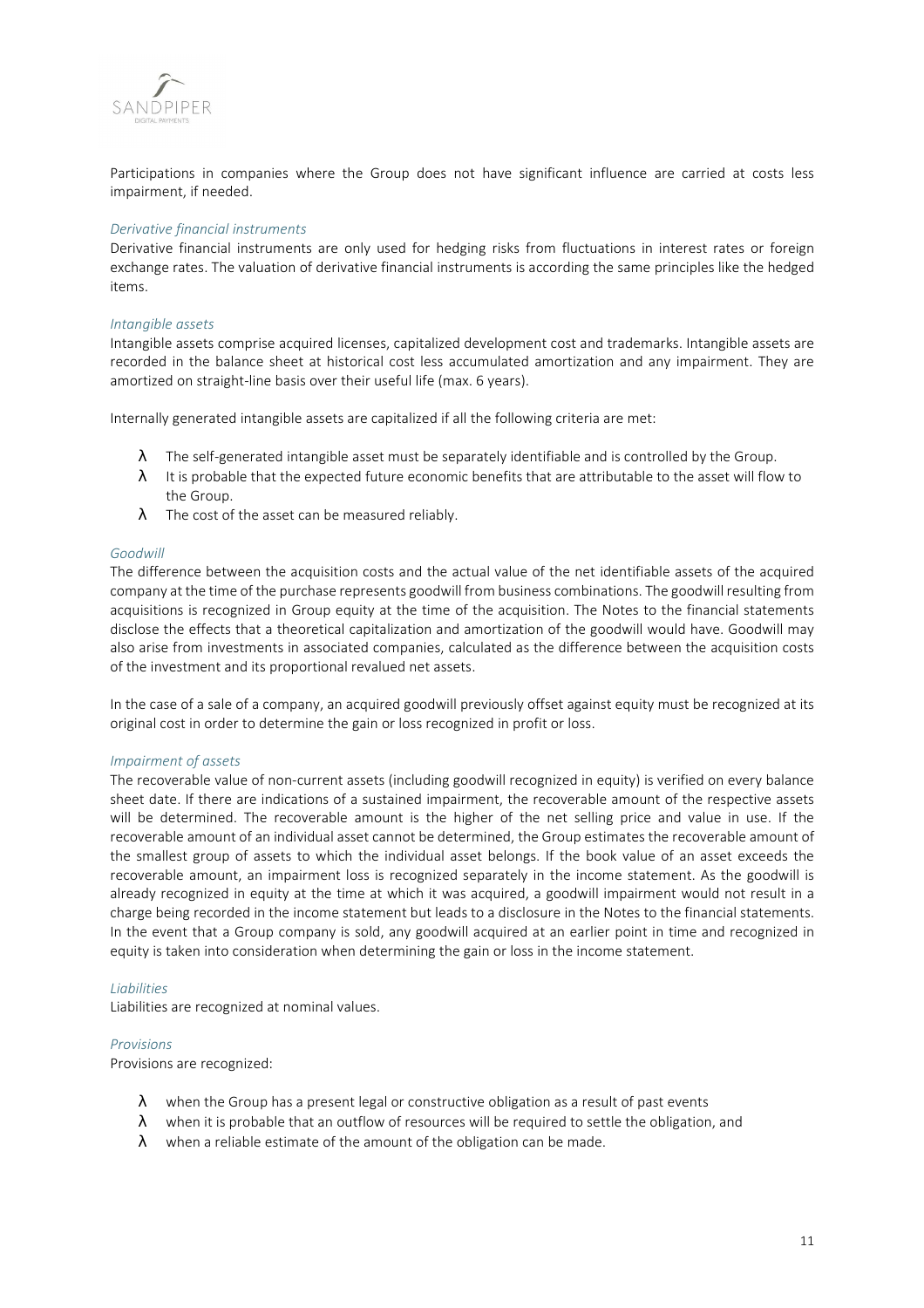

Where the Group expects some or all of a provision to be reimbursed, for example under an insurance contract, the reimbursement is recognized as a separate receivable, but only when the reimbursement is virtually certain. The expense relating to any provision is presented in the income statement, net of any reimbursement. If the effect of the time value of money is material, provisions are discounted, using a current discount rate that reflects, where appropriate, the risks specific to the liability. Where discounting is used, the increase in the provision in function of time is recognized as interest expense.

#### *Taxes*

The tax expense for the period comprises current and deferred tax. Tax is recognized in the income statement, except to the extent that it relates to items recognized directly in equity. In this case, the tax is also recognized directly in equity.

Current tax assets and liabilities for the current and prior periods are measured at the amount expected to be recovered from or paid to the taxation authorities. The tax rates and tax laws used to compute the amount are those that are enacted or substantively enacted at the balance sheet date.

Deferred tax is recognized in full, using the balance sheet approach, on temporary differences arising between the tax bases of assets and liabilities and their carrying amounts in the financial statements. Deferred tax is determined using tax regulations and rates that have been enacted or substantively enacted by the balance sheet date and are expected to apply.

Deferred tax assets are recognized for all deductible temporary differences and tax credits to the extent that it is probable that future taxable profits will be available against which they can be utilized. Deferred tax is recognized on temporary differences arising on investments in subsidiaries and associates, except where the timing of the reversal of the temporary difference is controlled by the Group and it is not intended that the temporary difference will reverse in the foreseeable future.

Deferred tax assets and deferred tax liabilities are offset if a legally enforceable right exists to offset current tax assets against current tax liabilities and the deferred taxes relate to the same taxable entity and the same taxation authority.

#### *Pension obligations*

Group companies participate in various pension schemes, which conform to the legal regulations and provisions in force in the respective countries. The actual economic effects of pension schemes on the Group are calculated at balance sheet date. An economic obligation is recognized as a liability if the requirements for the recognition of a provision are met. An economic benefit is capitalized provided that this can be used for future Group pension expenses. Freely available employer contribution reserves are capitalized.

Employees of the Swiss group companies are insured as part of the "Sammelstiftung BVG der Allianz Suisse Lebensversicherungsgesellschaft", which is a separate legal entity and is financed by contributions from both employers and employees. Surpluses or deficits are calculated based on the Pension Fund's financial statements, which have been drawn up in accordance with Swiss GAAP FER 26. The Group's pension costs include the employer contributions accrued in the period as well as any economic effects from the excess/shortfall and the change in employer contribution reserves.

There are subsidiaries outside Switzerland which participate in pension schemes. These funds are treated in the same way as the Swiss plan in terms of accounting, i.e. paid contributions as well as any effects from the excess/shortfall are recorded as expenses. In some countries, there are also pension plans that do not have own assets, whereby the corresponding benefit provisions are recognized directly in the balance sheet and any changes are recognized in the income statement.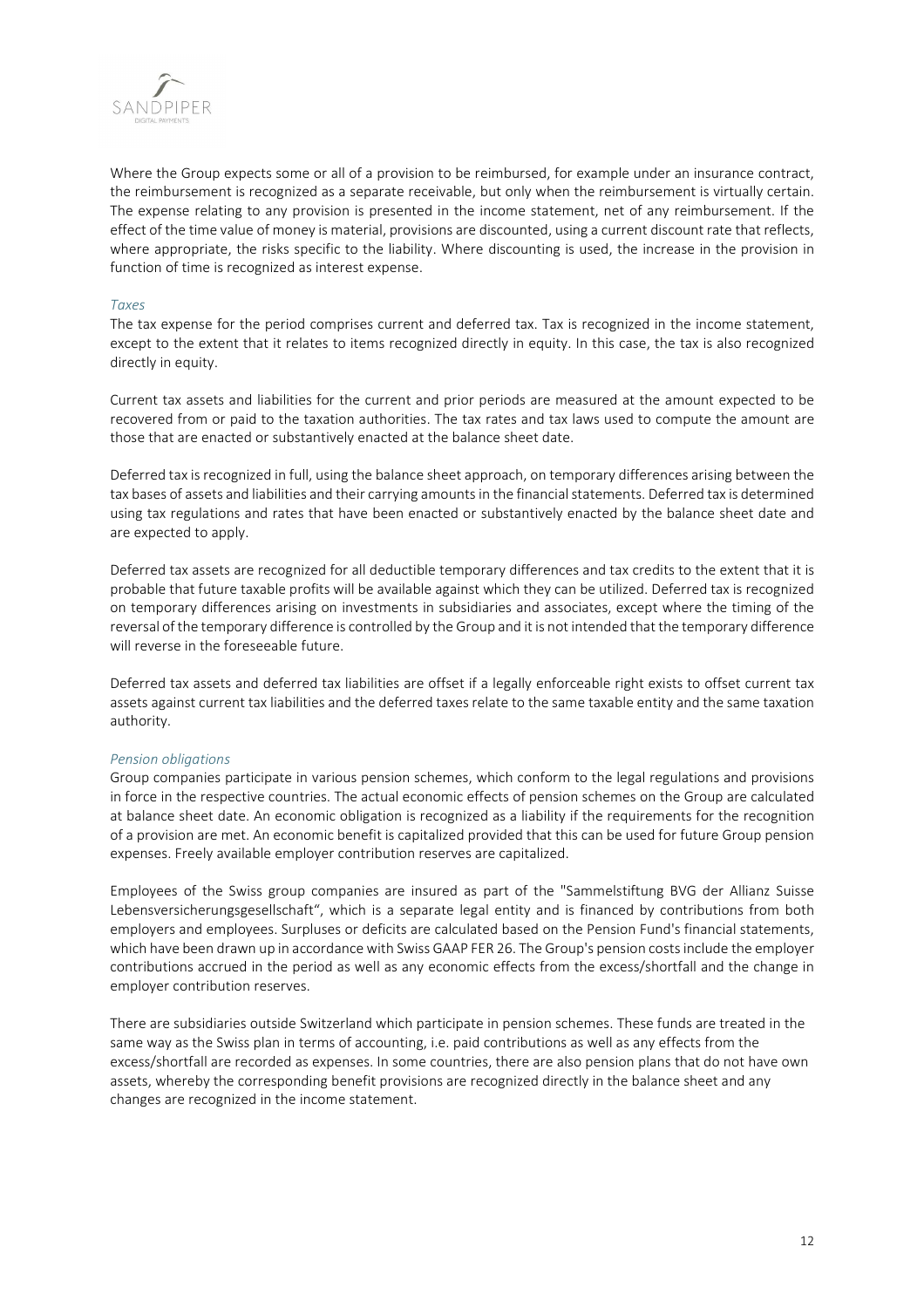

## Annotations to the consolidated financial statements

#### 1. Business combinations and disposals

E24 AG entered into a strategic partnership with OPS360 GmbH. OPS360 has extensive experience in strategic and operational parking management and control and complements the e24 solution portfolio. Together they fulfil all the requirements of holistic parking management. In the future, they will be able to offer the customer a fully integrated overall solution with a coordinated range of services for all areas from a single source. As part of the partnership OPS360 acquired 20% of e24 AG. The consideration received of EUR 0.1 million is allocated to the Minority shareholders in shareholder equity.

In 2017 SANDPIPER participated in the capital increases of InterCard AG Infomationssysteme and Playpass NV. While the stake in InterCard Informationssysteme is kept at 50.4%, the share in Playpass NV decreased from 36% to 34.6%.

Payment solution AG filed for insolvency in 2017 is therefore derecognized. The subsidiary Polyright AG was fully disposed and is no longer consolidated. Further 85% of Sandpiper Digital Payments Asia Private Ltd were sold. The residual 15% are carried at cost less allowances.

At the time of the deconsolidation payment solution AG and its subsidiaries main balance sheet items were:

| <b>EUR</b>                    |         | <b>EUR</b>                                 |               |
|-------------------------------|---------|--------------------------------------------|---------------|
| Licenses and other rights     |         | Equity                                     | $-14'872'491$ |
| Property, plant and equipment | $\cap$  | Non-current liabilities                    | 1'812'043     |
| Financial assets              |         | 270'645 Current liabilities to 3rd parties | 2'751'219     |
| Receivables and other assets  | 358'209 | Current liabilities to SANDPIPER           | 10'938'084    |
| Cash                          | 0       |                                            |               |
| Total assets                  |         | 628'854 Total liabilities and equity       | 628'854       |

The deconsolidation of payment solution AG led to the derecognition of net liabilities of EUR 14.9 million. On the other hand, SANDPIPER had to impair loans of EUR 10.9 million. Considering currency exchange differences, the derecognition left a net gain of KEUR 3.9 million, whereof EUR 3.7 million in the first semester 2017.

When Polyright AG was disposed in August 2017 the main balance sheet items were:

| <b>EUR</b>                    |                | <b>EUR</b>                             |           |
|-------------------------------|----------------|----------------------------------------|-----------|
| Licenses and other rights     | 314'976 Equity |                                        | 7'686'947 |
| Goodwill (recycled)           |                | 7'517'434 Non-current liabilities      |           |
| Property, plant and equipment |                | 1 Current liabilities                  | 928'219   |
| Financial assets              | 9'026          |                                        |           |
| Receivables and other assets  | 768'761        |                                        |           |
| Cash                          | 4'969          |                                        |           |
| Total assets                  |                | 8'615'167 Total liabilities and equity | 8'615'167 |

The consideration received of EUR 2.3 million could not cover the derecognised net equity of EUR 7.7 million and other expenses of EUR 0.1 million, leaving a net loss of EUR 5.4 million.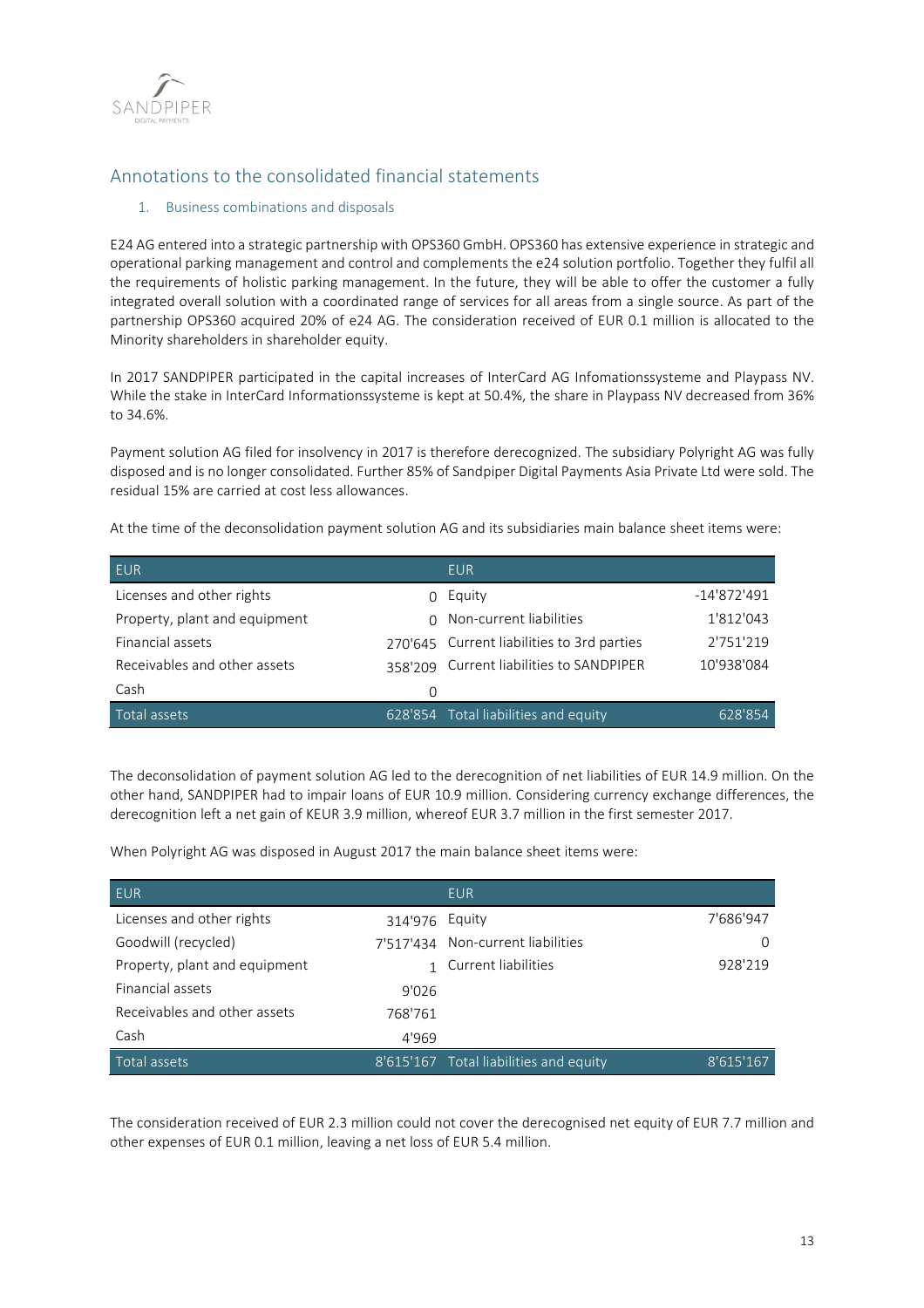

At the time of the deconsolidation of Sandpiper Digital Payments Asia Private Ltd the financial statements included the following balance sheet items:

| <b>EUR</b>                    |         | <b>EUR</b>                           |           |
|-------------------------------|---------|--------------------------------------|-----------|
| Licenses and other rights     | 127'100 | Equity                               | $-81'543$ |
| Property, plant and equipment | 51'005  | Liabilities to SANDPIPER             | 298'685   |
| Financial assets              |         | 3'050 Current liabilities            | 65'453    |
| Receivables and other assets  | 6'038   |                                      |           |
| Cash                          | 95'402  |                                      |           |
| Total assets                  |         | 282'595 Total liabilities and equity | 282'595   |

#### 2. Financial assets

| <b>EUR</b>                                                 | 30.06.2018 | 31.12.2017 | Change    |
|------------------------------------------------------------|------------|------------|-----------|
| Investments in associates                                  | 388'592    | 413'213    | $-6.0\%$  |
| Other investments                                          | 4'177'157  | 6'139'522  | $-32.0\%$ |
| Other non-current financial receivables from third parties | 73'649     | 73'465     | 0.3%      |
| Allowance on non-current financial assets                  | $-557'181$ | -557'181   | $0.0\%$   |
| Total                                                      | 4'082'216  | 6'069'018  | $-32.7%$  |

Investments in associates contain the 36% in Playpass NV. The decrease is due to the net loss of the period.

Other investments contain fully impaired investments in companies in liquidation and participations in companies where the Group does not have significant influence.

During 2017 shares of Mountain Partners AG (EUR 5.2 million) and Polyright AG (EUR 0.2 million) were acquired and are presented in other investments. SANDPIPER received the Mountain Partners AG shares in connection with the purchase price adjustment for past acquisitions. During 2018 SANDPIPER sold Mountain Partner AG shares of total EUR 2.3 million. InterCard AG Informationssysteme entered into a convertible loan agreement with Polyright AG (0.3 million) increasing the total investment to EUR 0.5 million.

The investment in Polyright AG is carried at cost. Even though SANDPIPER holds 29.4% no significant influence is assumed. SANDPIPER is not represented on the Board of Directors of Polyright AG today or for the foreseeable future. All three current members of the Board of Directors are members of the operational management and have no relation to SANDPIPER. Transactions requiring approval, restrictions of management or authority to issue instructions did not exist as per 30 June 2018. There were also no shareholder agreements with SANDPIPER. The Articles of Association of Polyright AG do not provide for separate rights for shareholders holding less than 30% of the shares. For substantial decisions or changes of Polyright AG's bylaws, a majority of two-thirds of the voting rights is required. Beyond the bylaws, there were no regulations which could influence the control over Polyright AG, which acted independently and free of SANDPIPER.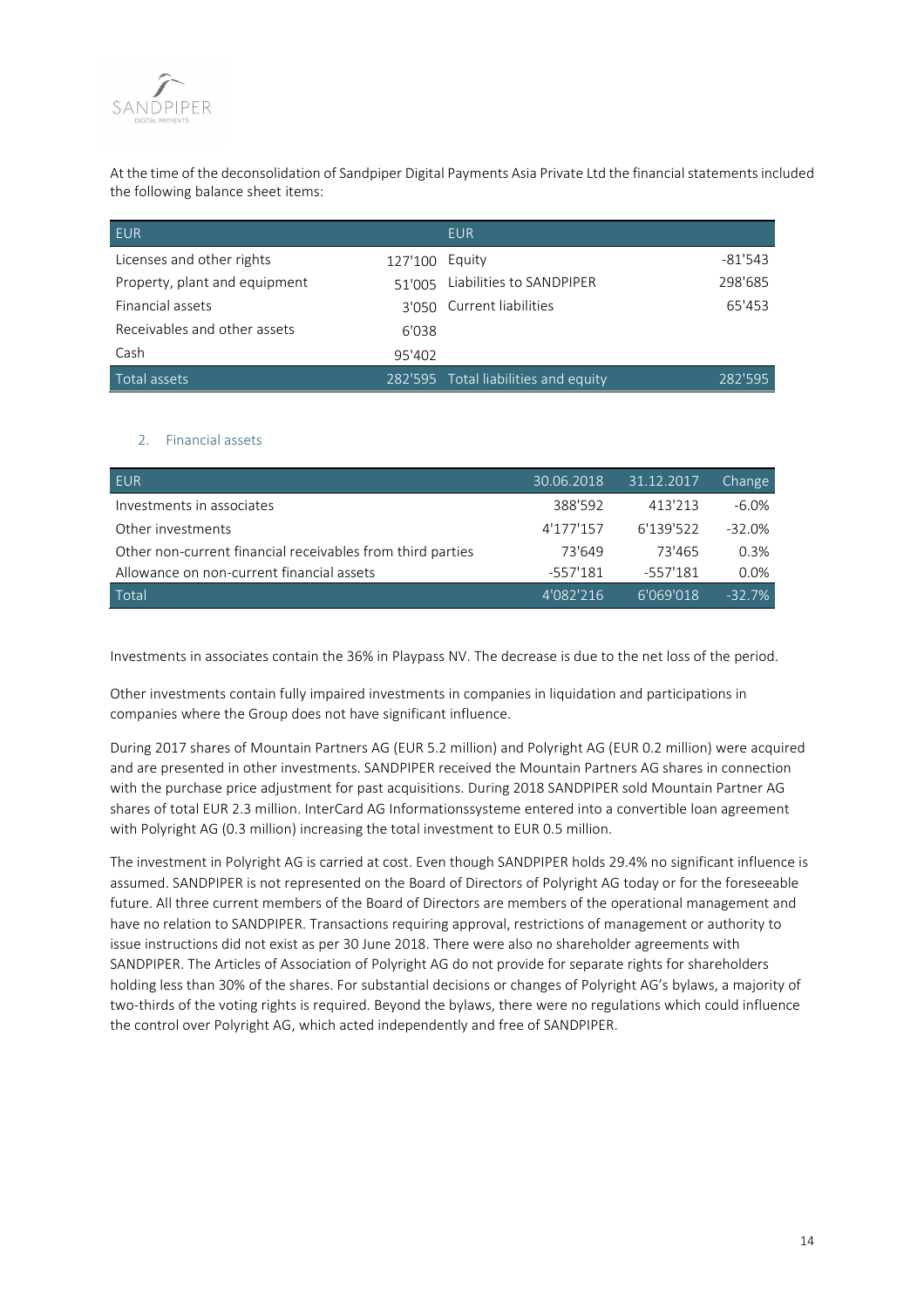

#### 3. Goodwill accounting

Goodwill is recognized in equity at the time of purchase of a subsidiary or an investment in an associated company. The theoretical capitalization of goodwill, based on a useful life up to 5 years, would have the following impact:

| <b>Balance sheet in EUR</b>                     | 30.06.2018 | 31.12.2017    |
|-------------------------------------------------|------------|---------------|
| Reported equity including minority shareholders | $-790'055$ | 1'519'882     |
| Equity financing                                | n/a        | n/a           |
|                                                 |            |               |
| Historical cost goodwill                        |            |               |
| At the beginning of the financial year          | 20'133'335 | 43'085'166    |
| Additions                                       | 0          | $\Omega$      |
| Disposals (recycled in equity)                  | $\Omega$   | $-7'517'434$  |
| Derecognition                                   | $\Omega$   | $-15'434'397$ |
| At the end of the financial year                | 20'133'335 | 20'133'335    |
|                                                 |            |               |
| Accumulated amortization                        |            |               |
| At the beginning of the financial year          | 12'695'721 | 29'501'173    |
| Additions                                       | 2'013'334  | 4'274'670     |
| Impairments                                     | $\Omega$   | 1'871'709     |
| Disposals                                       | $\Omega$   | $-7'517'434$  |
| Derecognition                                   | $\Omega$   | -15'434'397   |
| At the end of the financial year                | 14'709'054 | 12'695'721    |
|                                                 |            |               |

| Theoretical net book value of goodwill                          | 5'424'281 | 7'437'615 |
|-----------------------------------------------------------------|-----------|-----------|
| Theoretical equity including minority shareholders and goodwill | 4'634'227 | 8'957'497 |
| Theoretical equity financing                                    | 20.3%     | 33.0%     |

Impact of the theoretical amortization of goodwill on net income:

| Income statement in EUR                   | 01.01.2018<br>30.06.2018 | 01.01.2017<br>30.06.2017 |
|-------------------------------------------|--------------------------|--------------------------|
| Reported net income                       | $-1'091'387$             | 5'331'653                |
| Theoretical amortization of goodwill      | $-2'013'334$             | $-2'700'741$             |
| Net income after amortization of goodwill | $-3'104'721$             | 2'630'912                |

In 2017, the goodwill paid for Multicard Nederland B.V. in 2014 is impaired by KEUR 1'872 due to a change in the strategic positioning of the company.

In 2017, the fully amortized goodwill related to payment solution AG has been derecognized. The goodwill initially recognized for Polyright AG, has been recycled in the in the second semester 2017, since SANDPIPER lost control over Polyright AG.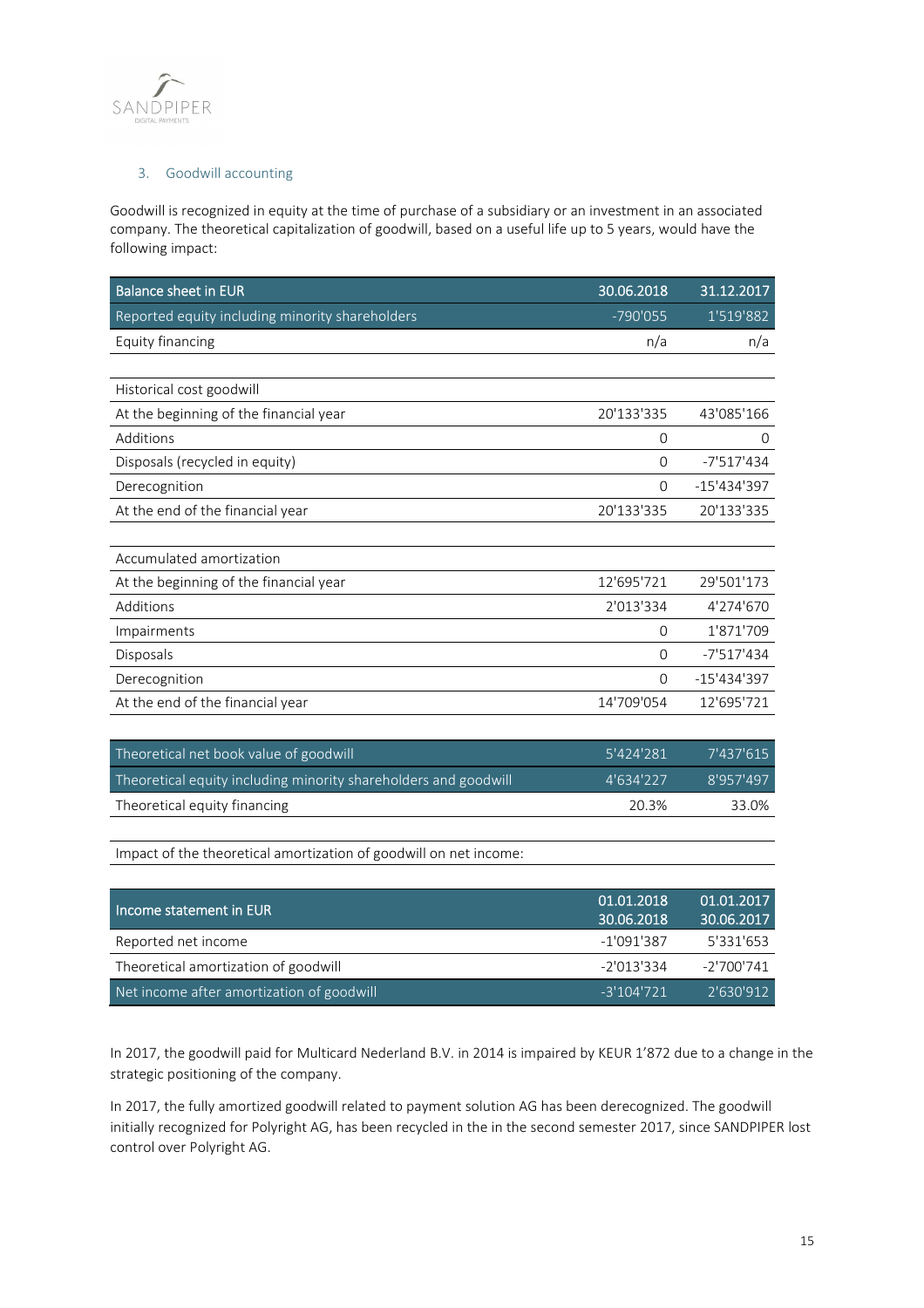

### 4. Segment information

Net revenue in the operating segments (in EUR):

| 01.01.2017<br>30.06.2017 | Mobility &<br>Retail | Education &<br>Corporate | Security &<br><b>Services</b> | Investing<br>activities | Elimination | Total      |
|--------------------------|----------------------|--------------------------|-------------------------------|-------------------------|-------------|------------|
|                          |                      |                          |                               |                         |             |            |
| Third parties            | 955'440              | 8'673'973                | 6'410'101                     | $\Omega$                | $\Omega$    | 16'039'514 |
| Group                    | 0                    | 0                        | 65'995                        | $\Omega$                | $-65'995$   | $\Omega$   |
| Net Sales                | 955'440              | 8'673'973                | 6'476'096                     | $\Omega$                | $-65'995$   | 16'039'514 |
| Net income               | 3'675'569            | $-129'360$               | 260'315                       | 1'525'129               | 0           | 5'331'653  |

| 01.01.2018<br>30.06.2018 | Mobility &<br>Retail | Education &<br>Corporate | Security &<br><b>Services</b> | Investing<br>activities | Elimination | Total        |
|--------------------------|----------------------|--------------------------|-------------------------------|-------------------------|-------------|--------------|
|                          |                      |                          |                               |                         |             |              |
| Third parties            | 795'308              | 7'101'224                | 4'804'465                     | $\Omega$                | $\Omega$    | 12'700'997   |
| Group                    | 0                    | $\Omega$                 | 26'417                        | 0                       | $-26'417$   | $\Omega$     |
| Net Sales                | 795'308              | 7'101'224                | 4'830'882                     | 0                       | $-26'417$   | 12'700'997   |
| Net income               | $-244'829$           | $-132'543$               | $-229'262$                    | $-484'753$              | 0           | $-1'091'387$ |

Net revenue in the regional markets:

| <b>EUR</b>     | 01.01.2018<br>130.06.2018 | 01.01.2017<br>30.06.2017 | Change    |
|----------------|---------------------------|--------------------------|-----------|
| Switzerland    | 3'280'649                 | 6'272'186                | $-47.7%$  |
| Germany        | 8'578'644                 | 8'490'663                | 1.0%      |
| Netherlands    | 795'308                   | 955'440                  | $-16.8%$  |
| United Kingdom | 49'294                    | 18'150                   | 171.6%    |
| Other          | 23'519                    | 369'071                  | $-93.6%$  |
| Eliminations   | $-26'417$                 | $-65'995$                | $-60.0\%$ |
| Total          | 12'700'997                | 16'039'513               | $-20.8%$  |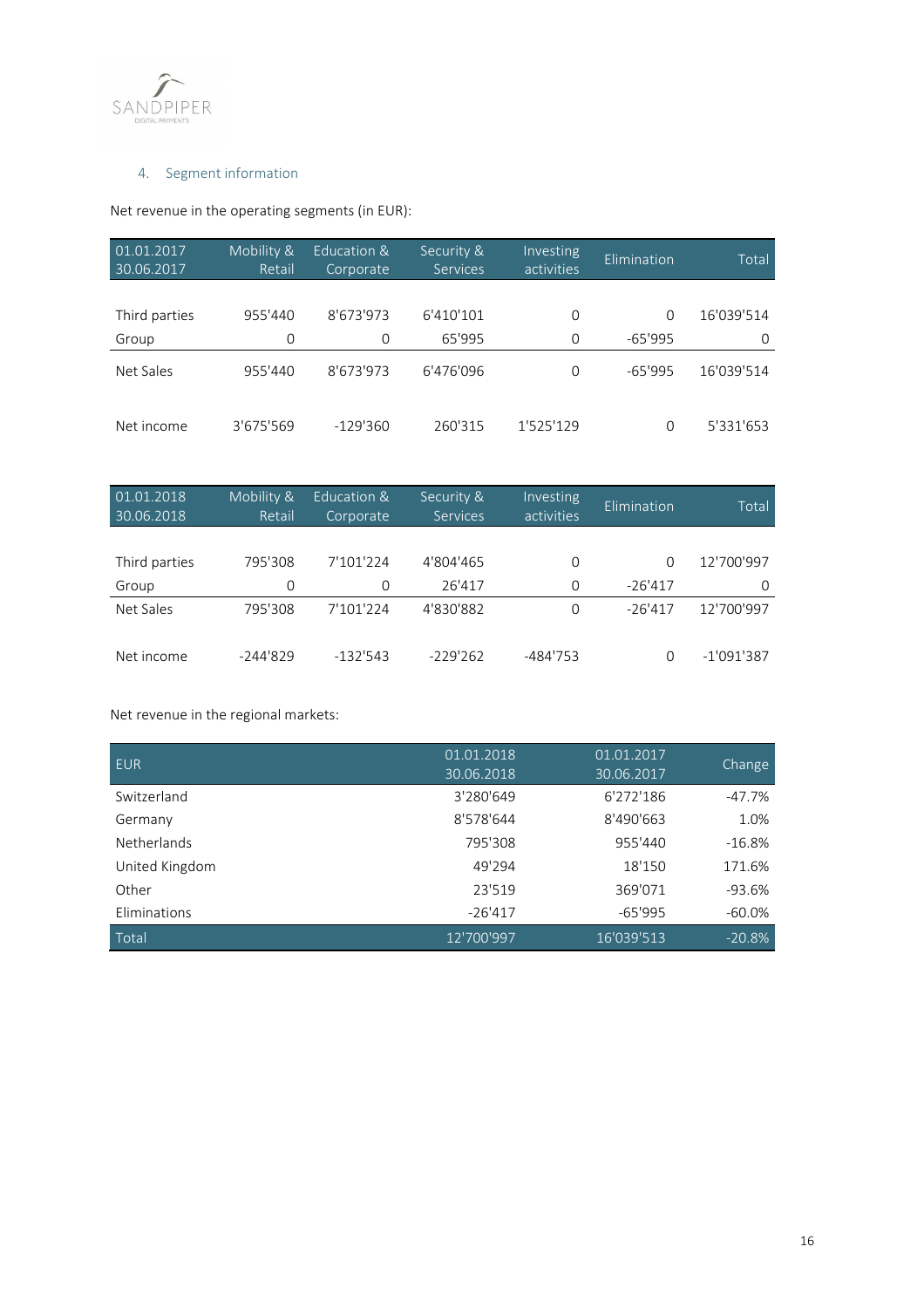

### 5. Earnings per share

### Basic earnings per share

| <b>FUR</b>                                           | 01.01.2018 01.01.2017 |                         |
|------------------------------------------------------|-----------------------|-------------------------|
|                                                      | 31.06.2018 31.06.2017 |                         |
| Net income attributable to shareholders of SANDPIPER | -1'097'528            | 5'489'464               |
| Number of shares outstanding                         |                       | 203'455'778 210'923'057 |
| Basic earnings per share                             | $-0.01$               | 0.03                    |

#### Diluted earnings per share

| <b>EUR</b>                                           | 01.01.2018<br>31.06.2018 | 01.01.2017<br>31.06.2017 |
|------------------------------------------------------|--------------------------|--------------------------|
| Net income attributable to shareholders of SANDPIPER | $-1'097'528$             | 5'489'464                |
| Interest on convertible loans                        | $\Omega$                 | 40'617                   |
| Adjusted net income                                  | $-1'097'528$             | 5'530'081                |
|                                                      |                          |                          |
|                                                      |                          |                          |
| <b>EUR</b>                                           | 30.06.2018               | 30.06.2017               |
| Number of shares issued                              | 211'695'028              | 211'695'028              |
| Treasury shares                                      | $-8'239'250$             | $-771'971$               |
| Potential number of shares from convertible loans    | $\Omega$                 | 17'906'247               |
| Potential number of shares outstanding               |                          | 203'455'778 228'829'304  |
|                                                      |                          |                          |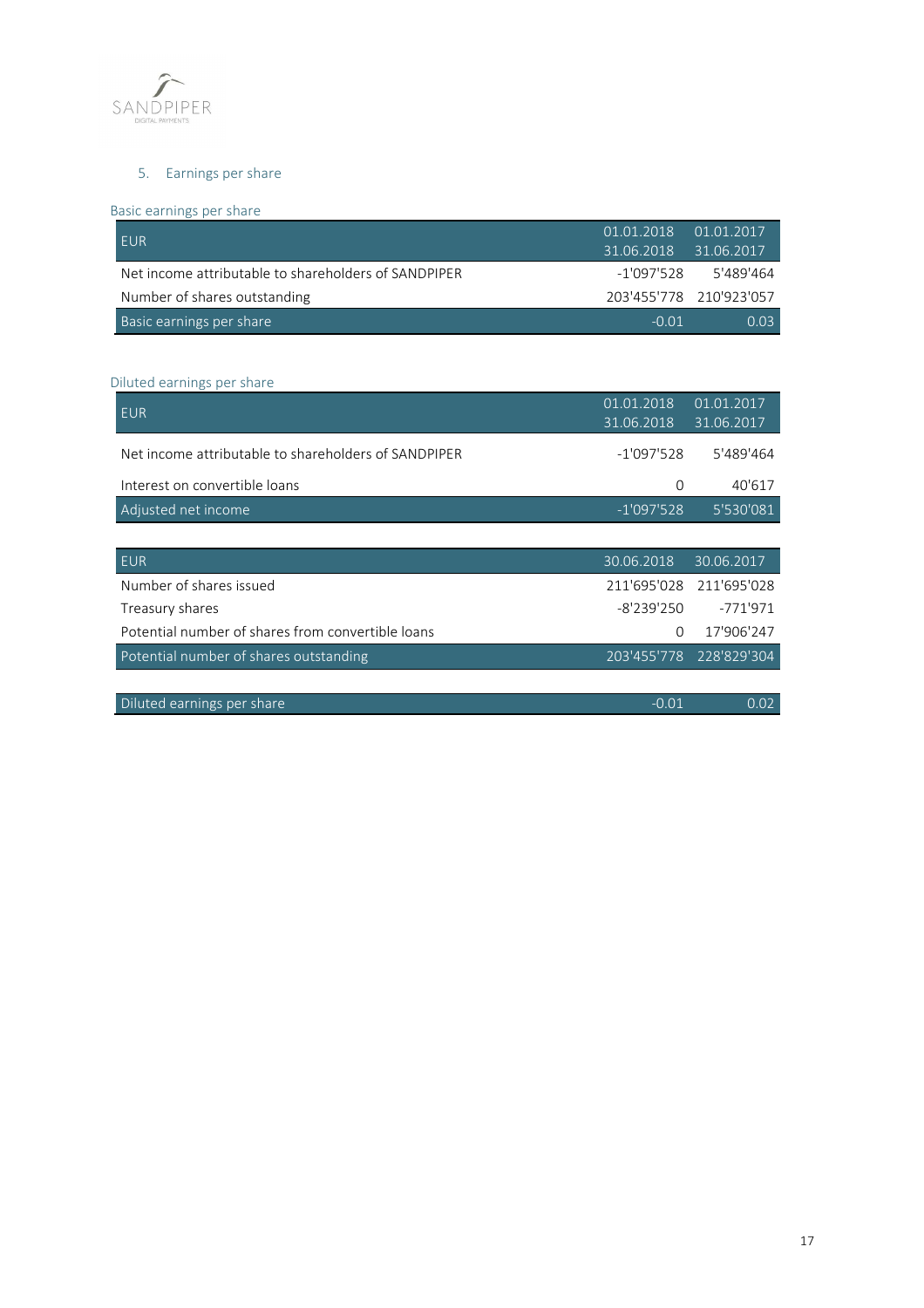

#### 6. Treasury shares

In 2017 9 million shares were purchased at nominal value. They were used for the settlement of the liabilities resulting from the Playpass and Ergonomics acquisitions in prior year.

Mountain Partners AG shares in the amount of EUR 1.1 million were used to buy treasury shares in BH Capital Management AG's carve out. Further treasury shares EUR 0.2 million were purchased on the market.

|                            | Number       | Value | Volume        |
|----------------------------|--------------|-------|---------------|
| Opening balance 1.1.2017   | 1'349'577    |       | 280'325       |
| Disposals                  | -757'606     | 0.21  | $-157'364$    |
| Acquisitions               | 9'000'000    | 0.09  | 831'374       |
| Disposals                  | $-8'820'000$ | 0.10  | $-877'529$    |
| Closing balance 30.06.2017 | 771'971      | 0.10  | 76'806        |
| Acquisitions               | 33'862       | 0.09  | 2'951         |
| Disposals                  | $-805'833$   | 0.10  | -79'757       |
| Closing balance 31.12.2017 | 0            | 0.00  | $\mathcal{O}$ |
| Acquisitions               | 6'139'250    | 0.18  | 1'103'237     |
| Acquisitions               | 2'100'000    | 0.08  | 174'782       |
| Closing balance 30.06.2018 | 8'239'250    | 0.16  | 1'278'018     |

#### 7. Events after the balance sheet date

On 13 July 2018 InterCard AG Informationssysteme raised capital in the total amount of EUR 0.4 million. Sandpiper Digital payments AG participated in that capital increase and was not diluted.

There were no other subsequent events with effect on the financial statements as per 30 June 2018.

The interim financial statements as per 30 June 2018 were approved by the board of directors on 21 August 2018.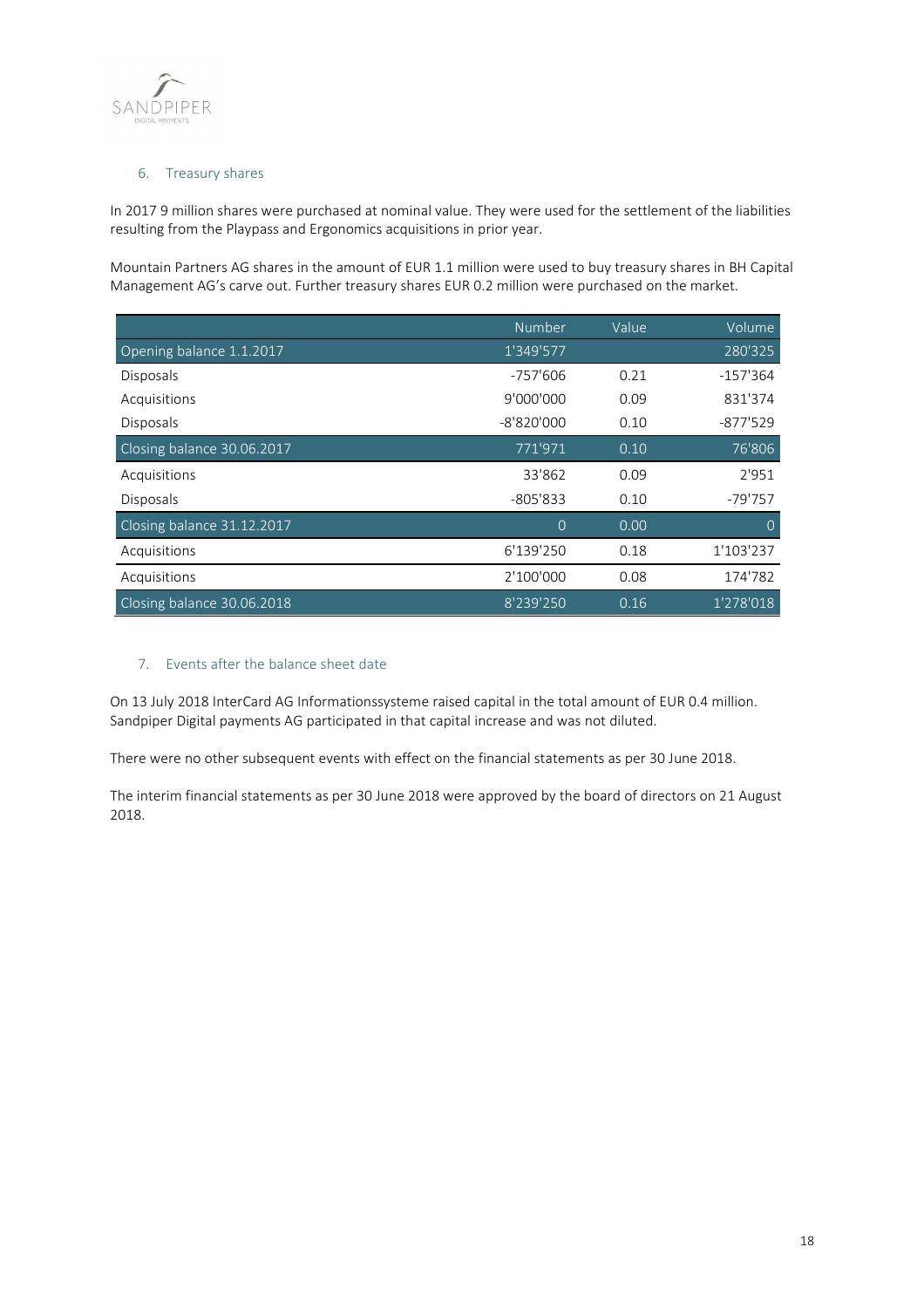

### 8. Subsidiaries and participations

| Company name                                      | Country            | Registered Office          | Segment Share | capital in<br>1'000 | Share of<br>capital<br>$\overline{\text{in } \%}$ | Share of Method<br>voting<br>rights in % |         |
|---------------------------------------------------|--------------------|----------------------------|---------------|---------------------|---------------------------------------------------|------------------------------------------|---------|
| AZEGO Technology                                  | <b>USA</b>         | Ramsey                     | IA            | <b>USD 50</b>       | 15                                                | 15                                       | B       |
| Services (US) Inc.                                |                    |                            |               |                     |                                                   |                                          |         |
| AZEGO TS Ltd.                                     | UK                 | Reading                    | IA            | GBP 400             | 10                                                | 10                                       | $\sf B$ |
| Control Systems GmbH &<br>Co. KG                  | Germany            | Villingen-<br>Schwenningen | EC            | <b>EUR 15</b>       | 26                                                | 26                                       | $\vee$  |
| COSMO.ID GmbH                                     | Germany            | Villingen-<br>Schwenningen | EC            | <b>EUR 25</b>       | 26                                                | 26                                       | $\vee$  |
| <b>E24 AG</b>                                     | Switzerland        | Zurich                     | SS            | <b>CHF 250</b>      | 80                                                | 80                                       | $\vee$  |
| Ergonomics AG                                     | Switzerland        | Zurich                     | SS            | <b>CHF 800</b>      | 100                                               | 100                                      | $\vee$  |
| hattrick payments GmbH                            | Germany            | Hamburg                    | IA            | <b>EUR 13</b>       | $\Omega$                                          | $\Omega$                                 | B       |
| IDpendant GmbH                                    | Germany            | Unterschleißheim           | SS            | <b>EUR 25</b>       | 54                                                | 54                                       | $\vee$  |
| InterCard AG<br>Informationssysteme               | Germany            | Villingen-<br>Schwenningen | EC            | <b>EUR</b><br>1'599 | 50                                                | 50                                       | $\vee$  |
| InterCard GmbH<br>Kartensysteme                   | Germany            | Villingen-<br>Schwenningen | EC            | <b>EUR</b><br>1'600 | 50                                                | 50                                       | $\vee$  |
| IntraKey technologies AG                          | Germany            | Dresden                    | EC            | <b>EUR 100</b>      | 50                                                | 50                                       | $\vee$  |
| Mobile Services GmbH                              | Germany            | Villingen-<br>Schwenningen | EC            | <b>EUR 105</b>      | 50                                                | 50                                       | $\vee$  |
| Multi-Access AG                                   | Switzerland        | Adliswil                   | EC            | <b>CHF 100</b>      | 50                                                | 50                                       | $\vee$  |
| Multicard GmbH                                    | Germany            | Villingen-<br>Schwenningen | EC            | <b>EUR 30</b>       | 50                                                | 50                                       | $\vee$  |
| Multicard Nederland B.V.                          | <b>Netherlands</b> | Oud-Beijerland             | <b>MR</b>     | <b>EUR 18</b>       | 100                                               | 100                                      | $\vee$  |
| <b>PAIR Solutions GmbH</b>                        | Germany            | Elmshorn                   | EC            | <b>EUR 25</b>       | 100                                               | 100                                      | $\vee$  |
| payment solution AG                               | Germany            | Hamburg                    | IA            | <b>EUR</b><br>1'190 | $\overline{0}$                                    | $\mathbf{O}$                             | $\sf B$ |
| payment solution services<br>GmbH                 | Germany            | Hamburg                    | IA            | <b>EUR 13</b>       | $\overline{0}$                                    | 0                                        | $\sf B$ |
| payment solution services<br>Ltd.                 | UK                 | London                     | IA            | GBP <sub>2</sub>    | $\overline{0}$                                    | $\overline{0}$                           | B       |
| Playpass NV                                       | Belgium            | Antwerp                    | SS            | <b>EUR 166</b>      | 35                                                | 35                                       | Ε       |
| Polyright AG                                      | Switzerland        | Sion                       | EC            | <b>CHF 850</b>      | 29                                                | 29                                       | $\sf B$ |
| Prima Live Ltd.                                   | Malta              | Mosta                      | IA            | EUR <sub>7</sub>    | 17                                                | 17                                       | B       |
| <b>Professional Services</b><br>GmbH Datentechnik | Germany            | Villingen-<br>Schwenningen | EC            | <b>EUR 60</b>       | 35                                                | 35                                       | $\vee$  |
| Rumble Media GmbH                                 | Germany            | Karlsruhe                  | IA            | <b>EUR 160</b>      | 1                                                 | 1                                        | B       |
| Sandpiper Digital<br>Payments Asia Private Ltd    | Singapore          | Singapore                  | SS            | SGD 150             | 15                                                | 15                                       | $\sf B$ |
| SmartLoyalty AG                                   | Germany            | Wiesbaden                  | IA            | <b>EUR 190</b>      | 15                                                | 15                                       | B       |
| smava GmbH                                        | Germany            | Berlin                     | IA            | <b>EUR</b><br>1'743 | $\mathsf{O}\xspace$                               | $\mathsf{O}\xspace$                      | B       |